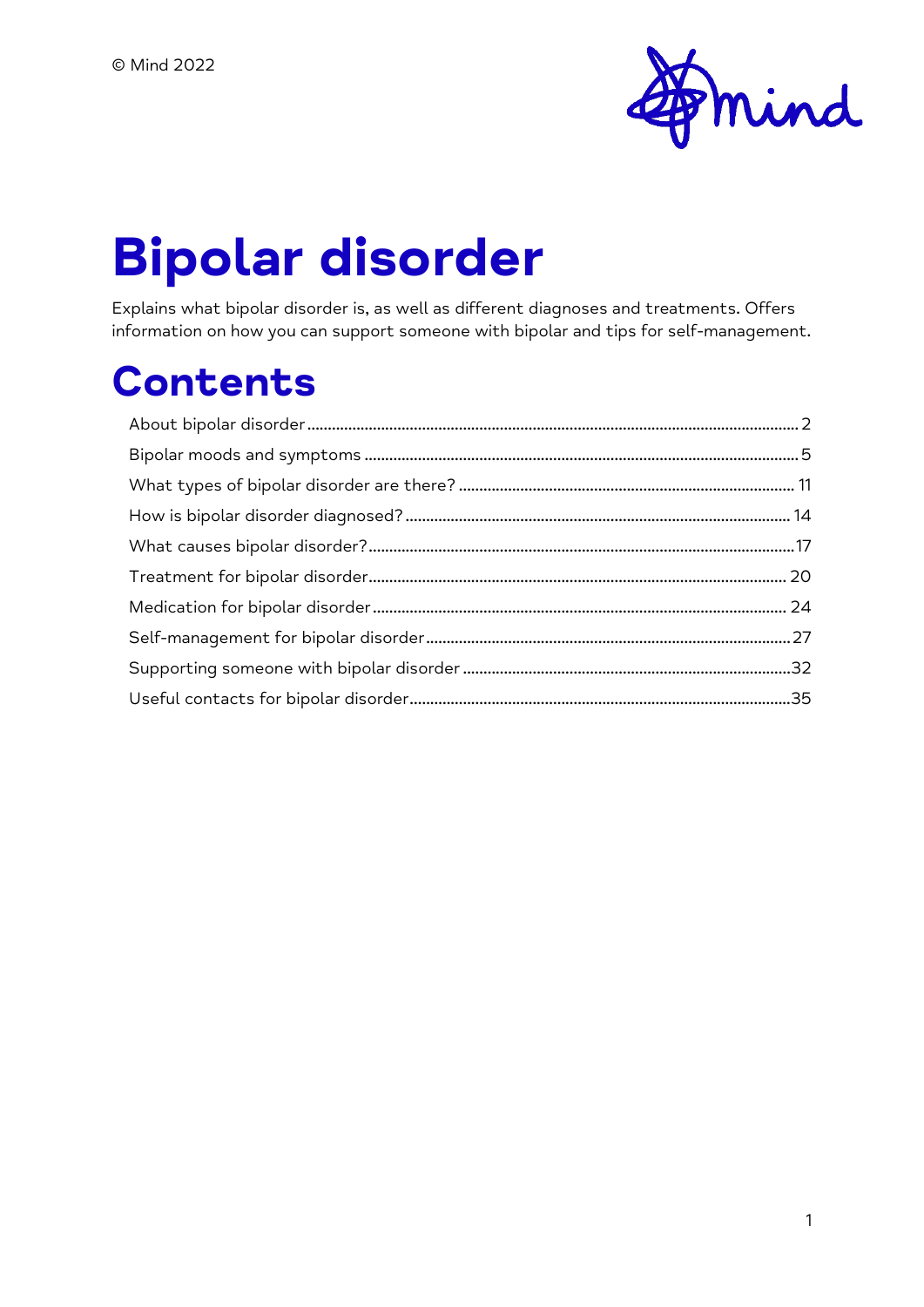# <span id="page-1-0"></span>**About bipolar disorder**

To give you an introduction to bipolar disorder, this page covers:

- [What is bipolar disorder?](https://www.mind.org.uk/information-support/types-of-mental-health-problems/bipolar-disorder/about-bipolar-disorder/#WhatIsBipolarDisorder)
- [What's it like living with bipolar disorder?](https://www.mind.org.uk/information-support/types-of-mental-health-problems/bipolar-disorder/about-bipolar-disorder/#WhatsItLikeLivingWithBipolarDisorder)
- [Bipolar disorder and stigma](https://www.mind.org.uk/information-support/types-of-mental-health-problems/bipolar-disorder/about-bipolar-disorder/#BipolarDisorderAndStigma)

## **What is bipolar disorder?**

Bipolar disorder is a mental health problem that mainly affects your mood. If you have bipolar disorder, you're likely to have times where you experience:

- **Manic or hypomanic episodes**, which means feeling high.
- **Depressive episodes**, which means feeling low.
- **Potentially some psychotic symptoms** during manic or depressive episodes.

You might hear these different experiences called **mood episodes** or **states**. You can read more about them in our page on [bipolar moods and symptoms.](https://www.mind.org.uk/information-support/types-of-mental-health-problems/bipolar-disorder/bipolar-moods-symptoms/)

Depending on the way you experience these moods, and how severely they affect you, your doctor may diagnose you with a particular [type of bipolar disorder.](https://www.mind.org.uk/information-support/types-of-mental-health-problems/bipolar-disorder/types-of-bipolar/)

## **"It's an emotional amplifier: when my mood is high I feel far quicker, funnier, smarter and livelier than anyone; when my mood is low I take on the suffering of the whole world."**

## **What's it like living with bipolar disorder?**

In this video, Laura, Steve and Joe talk about their experiences of living with bipolar disorder.

#### [Watch on Youtube](https://www.youtube.com/watch?v=cXOImAaAFj8)

[View video transcript as a PDF](https://www.mind.org.uk/media/12134/bipolar-disorder-talking-about-mental-health-video-transcript.pdf) (opens in new window)

#### **Bipolar disorder – Siobhan's story**

In this podcast, Siobhan talks about her experiences of bipolar disorder.

**Content warning**: this podcast mentions suicide, but it doesn't include details on methods.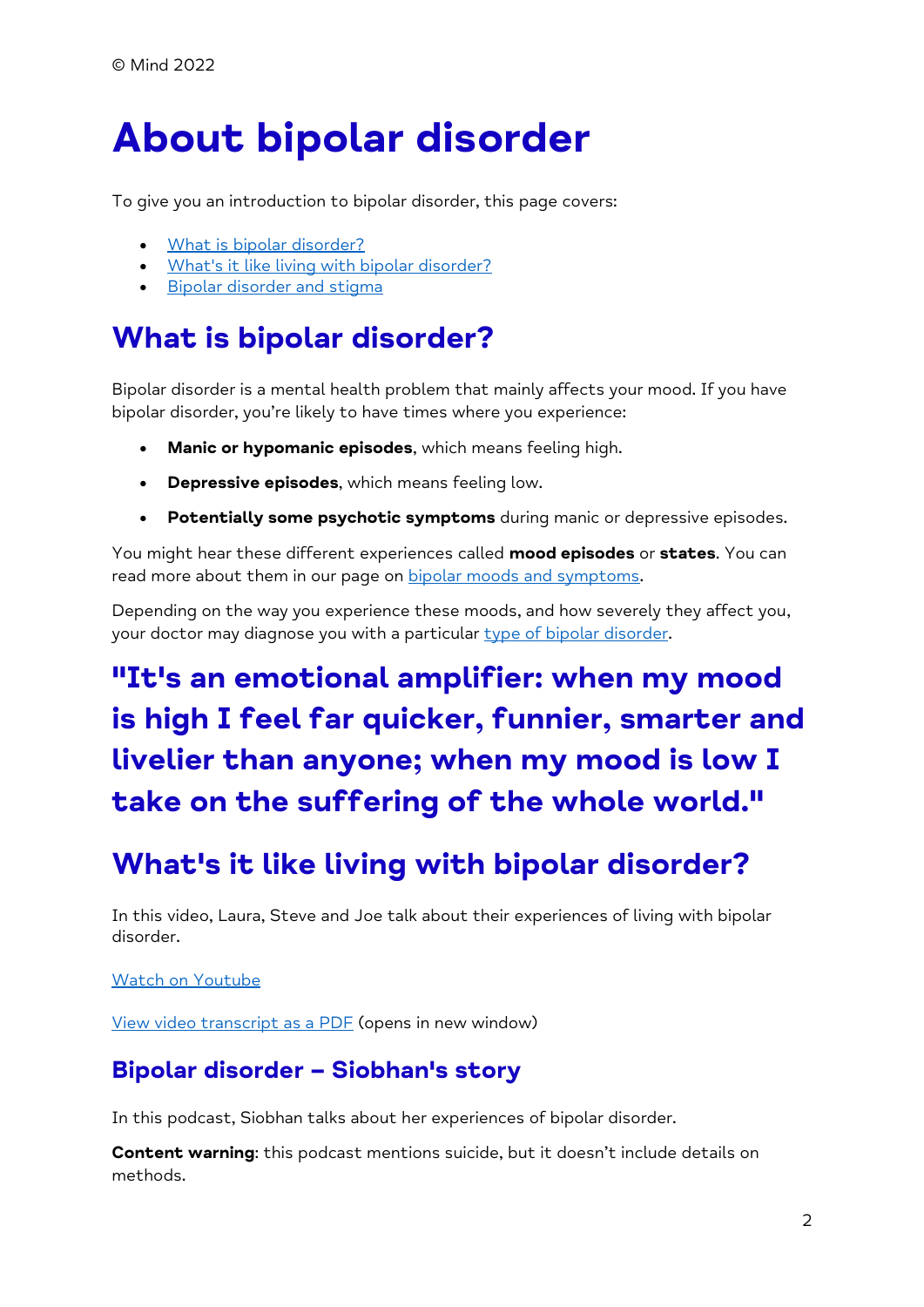[Listen on Audioboom](https://audioboom.com/posts/1264775-bipolar-disorder-siobhan-s-story)

[Read a transcript of the podcast](https://www.mind.org.uk/information-support/your-stories/mind-podcast-living-with-bipolar/)

Find out more about [Mind's podcasts](https://www.mind.org.uk/information-support/podcasts/) or subscribe to our podcast on [iTunes](https://itunes.apple.com/gb/podcast/mind/id1001992840) or [Audioboom.](https://audioboom.com/channel/mindcharity)

## **Bipolar disorder and stigma**

Many of us have heard of bipolar disorder, but this doesn't mean we all fully understand the diagnosis.

You might find that some people have:

- Misconceptions about you
- A negative or inaccurate image of bipolar disorder

This can feel very upsetting. Especially if the person who thinks this way is a friend, colleague, family member or healthcare professional.

**Remember**: you are not alone and you don't have to put up with people treating you badly.

You might want to think about the following options:

- **Show people this information.** It might help them better understand what your bipolar disorder diagnosis means.
- **Get more involved in your treatment**. You can have a say in your treatment, make your voice heard, and take steps if you're not happy with your care. For guidance, see our pages on [seeking help for a mental health problem.](https://www.mind.org.uk/information-support/guides-to-support-and-services/seeking-help-for-a-mental-health-problem/)
- **Know your rights**. The law can help you in certain situations. For more information, see our pages on legal [rights.](https://www.mind.org.uk/information-support/legal-rights/)
- **Take action with Mind**. For details of ways you can get involved in helping challenge stigma, see our page on [campaigning.](https://www.mind.org.uk/news-campaigns/campaigns/)

For more information, see our page on [stigma and misconceptions.](https://www.mind.org.uk/information-support/types-of-mental-health-problems/mental-health-problems-introduction/stigma-misconceptions/)

**"What helps me the most is the ongoing realisation and acceptance that the way in which my bipolar disorder manifests itself, and the symptoms I display, are not personality traits or 'bad behaviour'."**

**What does bipolar mean?**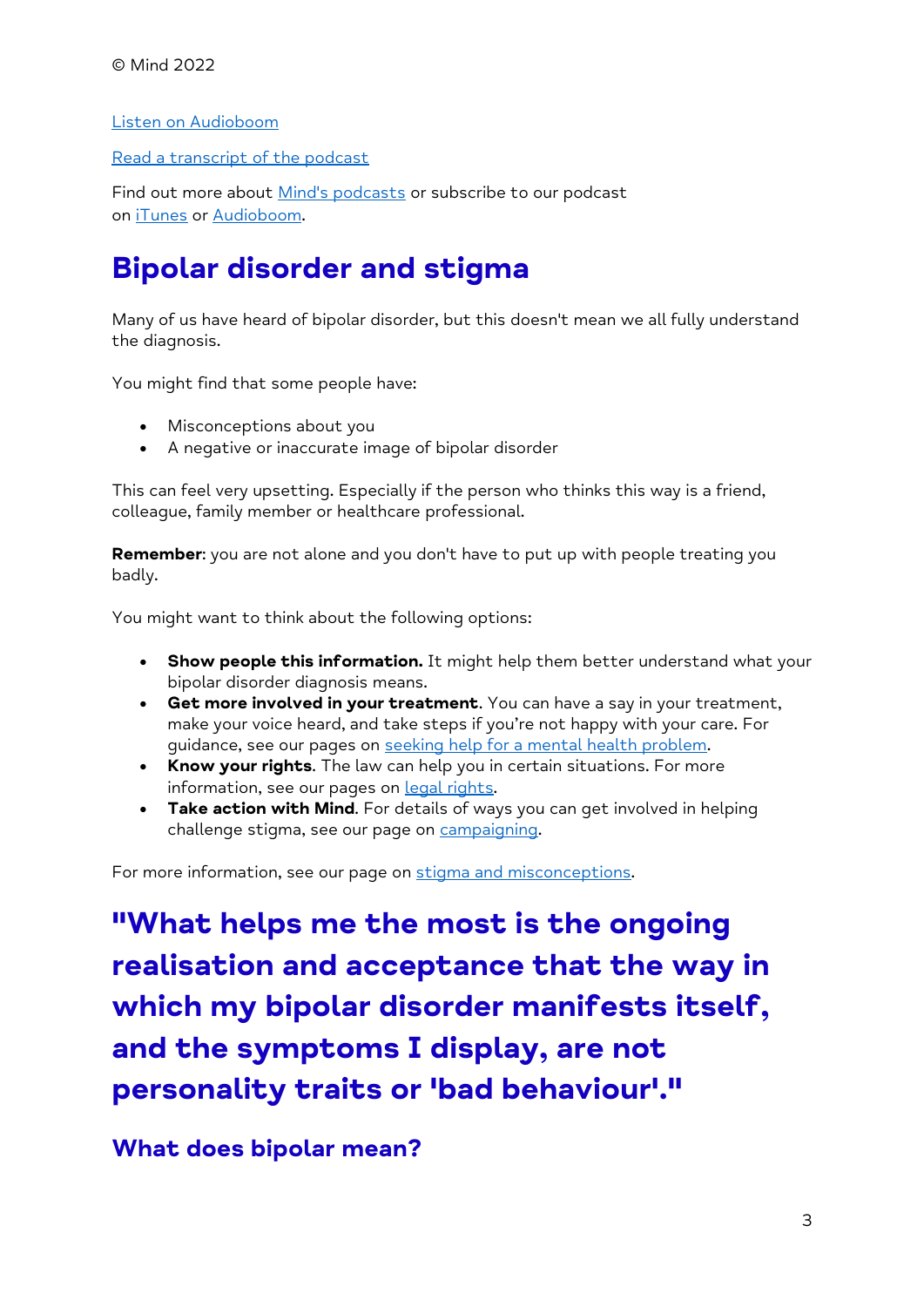The word bipolar has two parts:

- **Bi** meaning 'two'
- **Polar** meaning 'completely opposite'

The term **bipolar** refers to the way your mood can change between two very different states – **mania** and **depression**. In the past, people used to refer to bipolar disorder as **manic depression**. You might still hear people use this older term today.

But both terms can lead to misunderstanding. People can think it means only having mood swings between severe mania and depression. But bipolar disorder is much more complex than this.

[Mood episodes](https://www.mind.org.uk/information-support/types-of-mental-health-problems/bipolar-disorder/bipolar-moods-symptoms/) can range from severe depression, to mania and anything in between. Sometimes your episodes may feel intense and other times you may feel stable. And you may never experience certain mood episodes. For example, not everyone with bipolar disorder will experience mania.

Some healthcare professionals may also use the term bipolar affective disorder. 'Affective' means that the disorder relates to mood or emotions.

**"The term bipolar can be a little bit misleading actually, because I don't think there are just always two poles of being depressed and being manic."**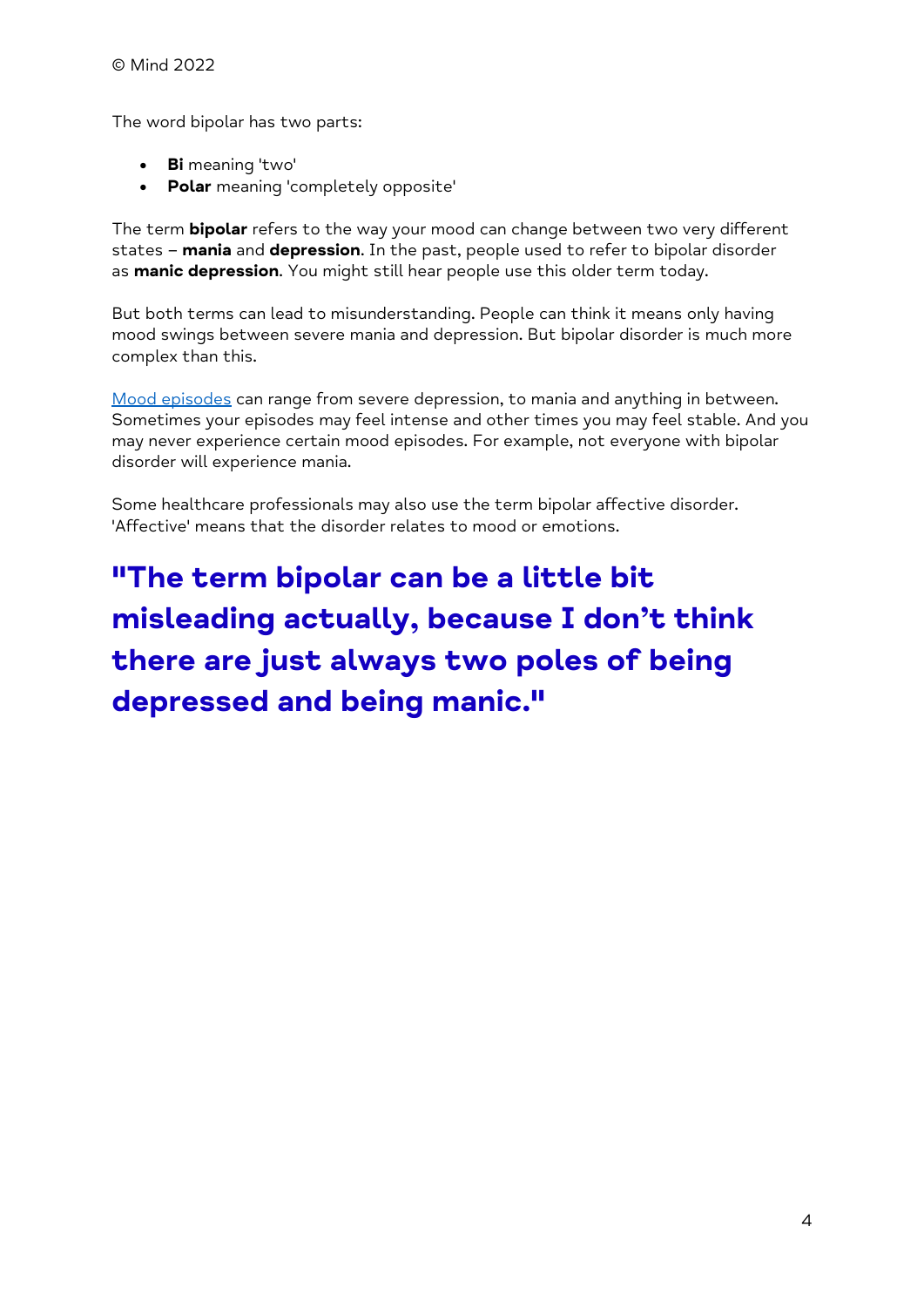# <span id="page-4-0"></span>**Bipolar moods and symptoms**

We all have changes in our mood, but in bipolar disorder these changes can feel very distressing and have a big impact on your life.

You may feel that your high and low moods are extreme, and that swings in your mood are overwhelming. And you may feel and behave very differently, depending on your mood. This can be difficult and confusing.

These swings in mood are sometimes called **mood episodes** or **mood states**. Not everyone experiences mood episodes in the same way or for the same amount of time.

This page covers:

- [Manic and hypomanic episodes](https://www.mind.org.uk/information-support/types-of-mental-health-problems/bipolar-disorder/bipolar-moods-symptoms/#ManicAndHypomanicEpisodes)
- [Depressive episodes](https://www.mind.org.uk/information-support/types-of-mental-health-problems/bipolar-disorder/bipolar-moods-symptoms/#DepressiveEpisodes)
- [Mixed episodes](https://www.mind.org.uk/information-support/types-of-mental-health-problems/bipolar-disorder/bipolar-moods-symptoms/#MixedEpisodes)
- [Psychotic symptoms](https://www.mind.org.uk/information-support/types-of-mental-health-problems/bipolar-disorder/bipolar-moods-symptoms/#PsychoticSymptoms)
- [Stable or neutral periods](https://www.mind.org.uk/information-support/types-of-mental-health-problems/bipolar-disorder/bipolar-moods-symptoms/#StableOrNeutralPeriods)
- [How often do bipolar episodes](https://www.mind.org.uk/information-support/types-of-mental-health-problems/bipolar-disorder/bipolar-moods-symptoms/#HowOftenDoBipolarEpisodesOccur) occur?

### **Manic and hypomanic episodes**

Manic and hypomanic episodes – or mania and hypomania – both mean feeling high.

Manic and hypomanic episodes have similarities in how they may make you feel or act. But there are some key differences:

- **Severity of symptoms.** Severe mania is very serious and often requires hospital treatment. Hypomania can noticeably change your mood or behaviour, but it's less severe than mania.
- **Impact on your life.** Manic episodes can impact your ability to do your daily activities – often disrupting or completely stopping them. Hypomanic episodes can disrupt your life, but you may still feel able to work or socialise.
- **Length of episode.** For a mood episode to be classed as mania, it needs to last for a week or more. For hypomania, it needs to last for four days or more. But both manic and hypomanic episodes can last much longer than this.
- **Types of symptoms.** You may be more likely to experience severe symptoms with mania, such as more extreme risk-taking behaviours. Manic episodes can sometimes include *psychotic symptoms*, like hallucinations or delusions. Hypomanic episodes never include these.

Both mania and hypomania can be really tough to experience and manage. Whether you experience mania or hypomania, or if you're not sure what you're experiencing, it's always OK to [seek support.](https://www.mind.org.uk/information-support/guides-to-support-and-services/seeking-help-for-a-mental-health-problem/)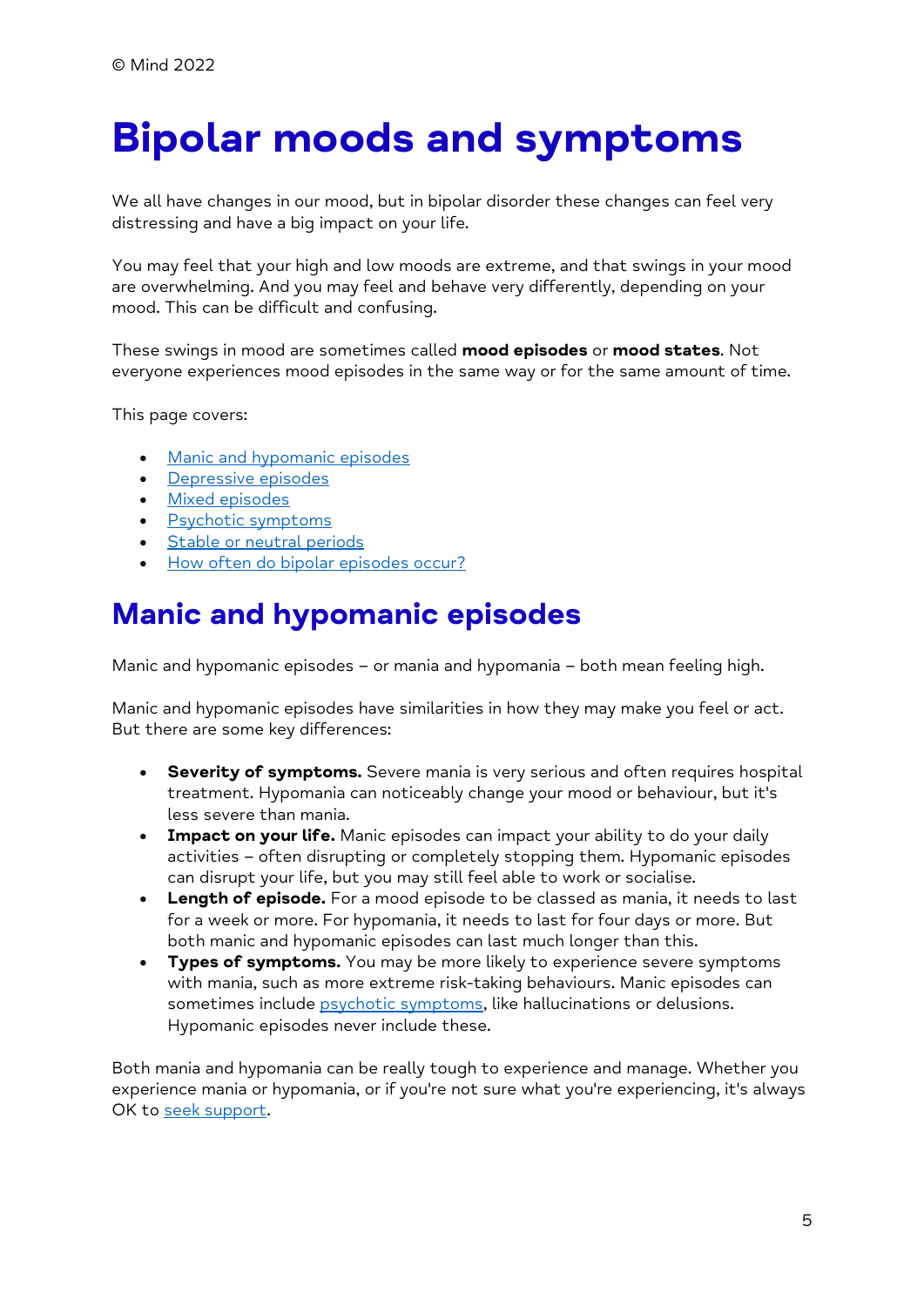# **"The hardest thing to explain is the racing thoughts when I'm manic. It's like I've got four brains and they're all on overdrive... it can be scary but also euphoric at the same time."**

#### **Feelings**

During a manic or hypomanic episode, you might feel:

- Happy, joyful or a sense of wellbeing
- Very excited or uncontrollably excited
- Like you can't get your words out fast enough
- Irritable or agitated
- Increased sexual energy
- Easily distracted like your thoughts are racing or you can't concentrate
- Confident or adventurous
- Like you're untouchable or can't be harmed (more likely in mania)
- Like you can perform physical and mental tasks better than normal
- Like you need less sleep than usual
- Very focused or determined to complete certain tasks or projects

#### **Behaviours**

During a manic or hypomanic episode, you might:

- Be more active than usual
- Talk a lot, speak very quickly, or not make sense to other people
- Be very friendly to others
- Say or do things that are inappropriate and out of character
- Sleep very little or not at all
- Act rudely or aggressively
- Misuse drugs or alcohol
- Spend money excessively or in a way that is unusual for you
- Lose social inhibitions
- Take risks with your safety

## **"On 'up' days I chatter nineteen to the dozen with anyone, to the point it annoys people, and I can't stay still."**

**What will I feel like afterwards?**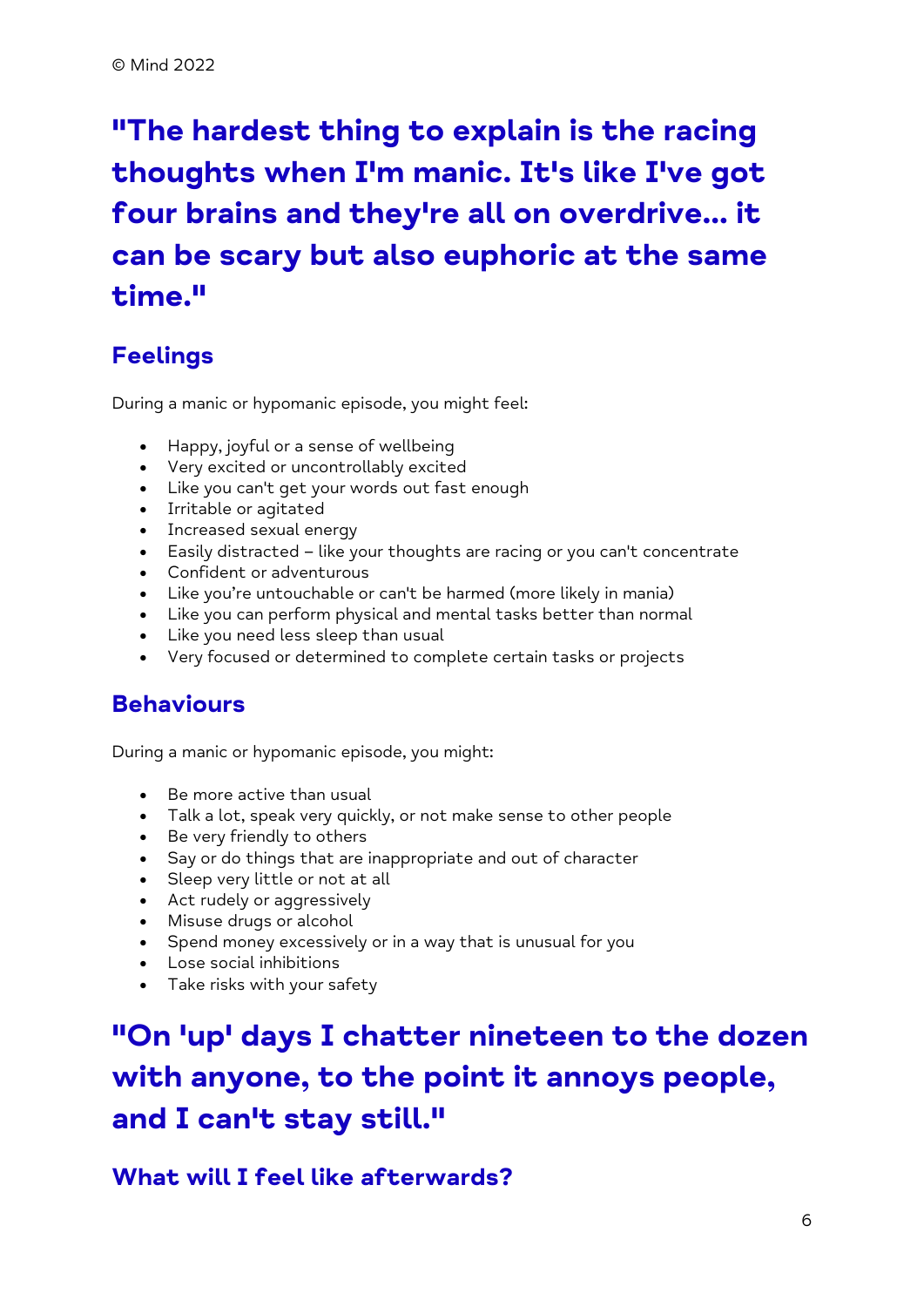After a manic or hypomanic episode you might:

- Feel very unhappy or ashamed about how you behaved
- Have made commitments or taken on responsibilities that now feel unmanageable
- Have only a few clear memories of what happened during your episode, or none at all
- Feel very tired and need a lot of sleep and rest

For more information, see our pages on [hypomania and mania.](https://www.mind.org.uk/information-support/types-of-mental-health-problems/hypomania-and-mania/)

## **Depressive episodes**

Depressive episodes are periods of feeling low. They last at least two weeks but can last much longer, sometimes for months. Like manic or hypomanic episodes, they can severely disrupt your everyday life. Severe depression may require medication or a stay in hospital.

Some people find that depressive episodes can feel harder to deal with than manic or hypomanic episodes. The contrast between your high and low moods may make your depression seem even deeper.

#### **Feelings**

During a depressive episode, you might feel:

- Down, upset or tearful
- Tired or sluggish
- Uninterested in things you usually enjoy
- Low self-esteem and a lack of confidence
- Guilty, worthless or hopeless
- Agitated and tense
- Like you can't concentrate on anything
- **[Suicidal](https://www.mind.org.uk/information-support/types-of-mental-health-problems/suicidal-feelings/)**

#### **Behaviours**

During a depressive episode, you might:

- Not do things you normally enjoy
- Have trouble sleeping, or sleep too much
- Eat too little or too much
- Misuse drugs or alcohol
- Act withdrawn or avoid social situations
- Spend a lot of time thinking about upsetting or difficult things (also called rumination)
- Avoid contacting or responding to people
- Be less physically active than usual
- Try to [self-harm](https://www.mind.org.uk/information-support/types-of-mental-health-problems/self-harm/) or attempt [suicide](https://www.mind.org.uk/information-support/types-of-mental-health-problems/suicidal-feelings/about-suicidal-feelings/)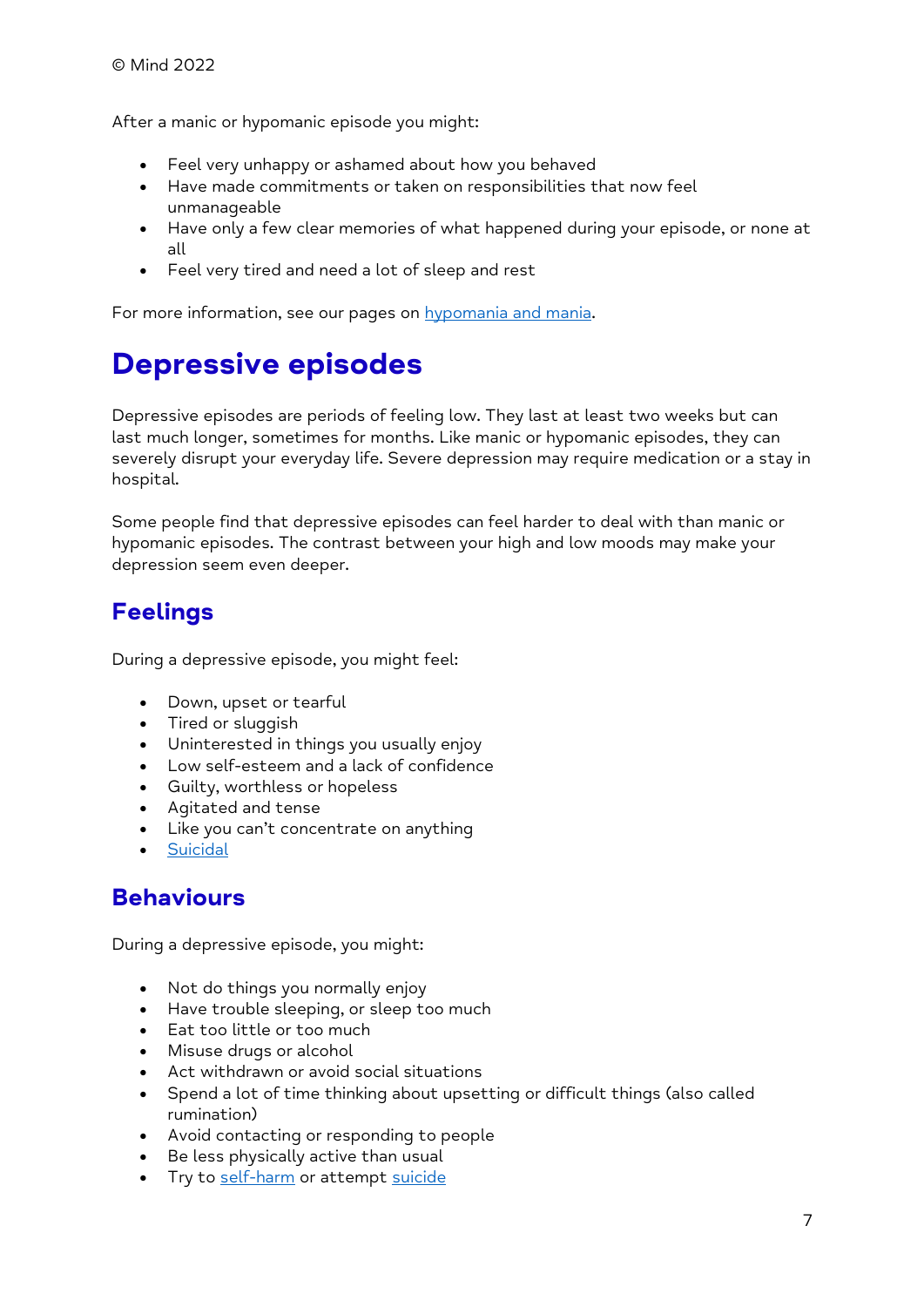For more information, see our pages on [depression.](https://www.mind.org.uk/information-support/types-of-mental-health-problems/depression/about-depression/)

If you feel unable to keep yourself safe, it's a mental health emergency.

[Get emergency advice](https://www.mind.org.uk/information-support/guides-to-support-and-services/crisis-services/getting-help-in-a-crisis/)

# **"The lows can be flat and devoid of colour, or intense and torturous. Sometimes it's full of demons, and pain inside so bad that nothing physical could hurt you."**

#### **Mixed episodes**

A mixed episode, sometimes called a mixed state, is when you feel both high and low.

You may experience [symptoms of depression,](https://www.mind.org.uk/information-support/types-of-mental-health-problems/bipolar-disorder/bipolar-moods-symptoms/#DepressiveEpisodes) plus [mania or hypomania](https://www.mind.org.uk/information-support/types-of-mental-health-problems/bipolar-disorder/bipolar-moods-symptoms/#ManicAndHypomanicEpisodes) at the same time. For example, you may feel very energised and impulsive, while feeling upset or tearful. Or you may feel very agitated or irritable.

You may also experience highs and lows very quickly after the other, within the same day or hour.

A mixed episode can be particularly difficult to cope with, as:

- It can be harder to work out what you're feeling
- It can be harder to identify what help you need
- You might find managing your emotions harder and more exhausting
- Your friends, family or doctor might struggle to know how to best support you
- You may be more likely to act on [suicidal thoughts and feelings](https://www.mind.org.uk/information-support/types-of-mental-health-problems/suicidal-feelings/)

If you feel unable to keep yourself safe, it's a mental health emergency.

[Get emergency advice](https://www.mind.org.uk/information-support/guides-to-support-and-services/crisis-services/getting-help-in-a-crisis/)

**"The mixed episodes are the worst. The most unpredictable and most dangerous ones, I find them difficult to explain."**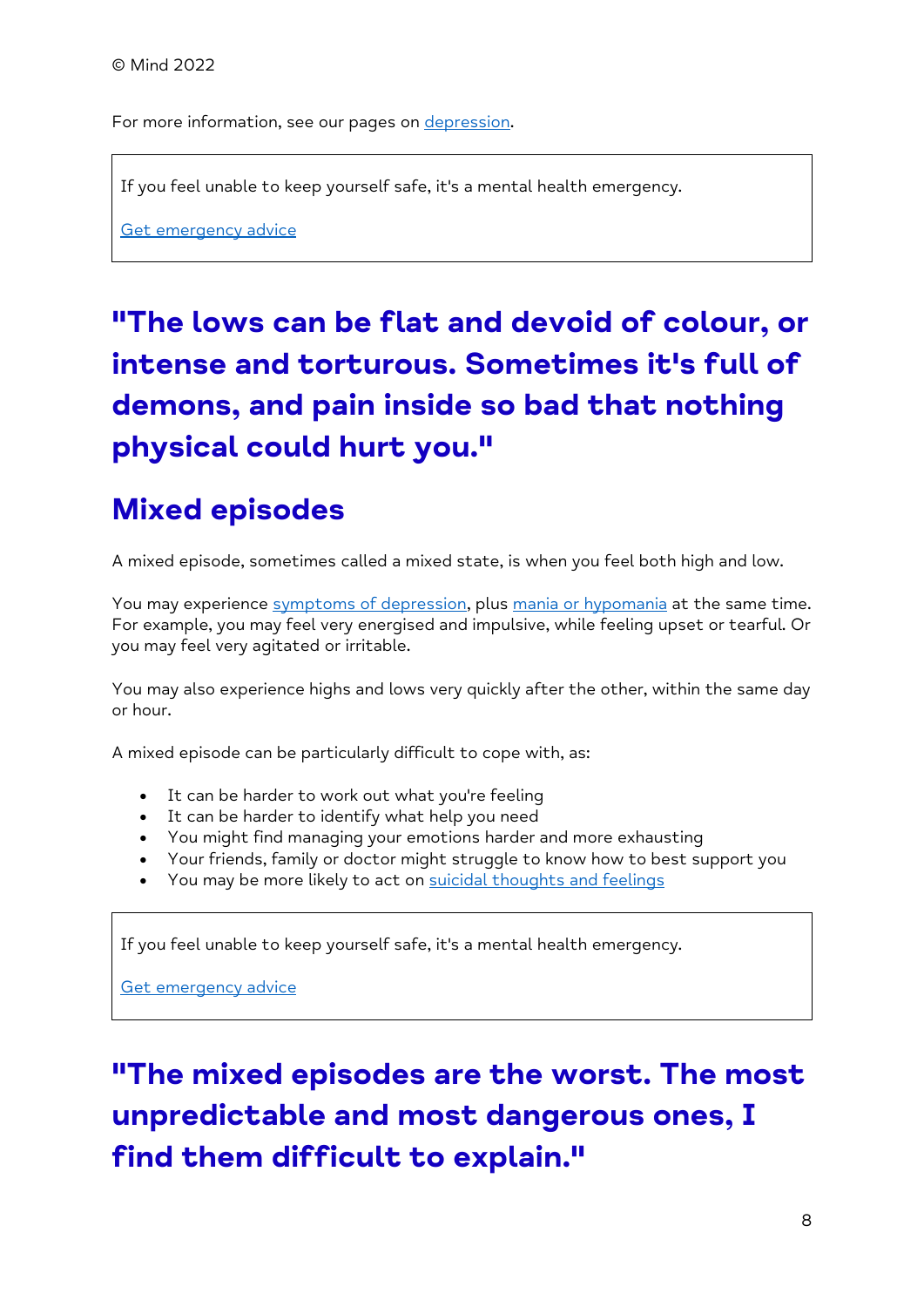## **Psychotic symptoms**

Not everyone with a diagnosis of bipolar disorder experiences psychosis, but some people do. It's more common during [manic episodes,](https://www.mind.org.uk/information-support/types-of-mental-health-problems/bipolar-disorder/bipolar-moods-symptoms/#ManicAndHypomanicEpisodes) but can also happen during [depressive episodes.](https://www.mind.org.uk/information-support/types-of-mental-health-problems/bipolar-disorder/bipolar-moods-symptoms/#DepressiveEpisodes)

These kinds of experiences can feel very real to you at the time, which may make it hard to understand other people's concerns about you.

Psychotic symptoms can include:

- Delusions, such as [paranoia](https://www.mind.org.uk/information-support/types-of-mental-health-problems/paranoia/)
- Hallucinations, such as [hearing voices](https://www.mind.org.uk/information-support/types-of-mental-health-problems/hearing-voices/)

For more information, see our pages on [psychosis.](https://www.mind.org.uk/information-support/types-of-mental-health-problems/psychosis/)

## **"Then with mania comes the paranoia, the shadows, the voices, the thought someone is behind me following me everywhere I go, ready to get me."**

#### **Stable or neutral periods**

It's common to have stable or neutral periods in between episodes. This doesn't mean that you have no emotions during this time. It means that you're not currently experiencing [mania,](https://www.mind.org.uk/information-support/types-of-mental-health-problems/bipolar-disorder/bipolar-moods-symptoms/#ManicAndHypomanicEpisodes) [hypomania](https://www.mind.org.uk/information-support/types-of-mental-health-problems/bipolar-disorder/bipolar-moods-symptoms/#ManicAndHypomanicEpisodes) or [depression,](https://www.mind.org.uk/information-support/types-of-mental-health-problems/bipolar-disorder/bipolar-moods-symptoms/#DepressiveEpisodes) or that you're managing your symptoms effectively.

You might find you feel stable for years in between episodes. Or your periods of stability might be much shorter.

Stable periods can feel like a relief. But they can also feel challenging in their own way. You may feel:

- Happy, calm or relieved
- Worried about becoming unwell again
- Embarrassed or guilty about things you did or said when you were unwell
- Like you have lots to sort out or catch up on
- Like you have to 'get back to normal life' straight away
- That you miss elements of your life or personality from when you were unwell
- Unsure about whether to [continue with medication](https://www.mind.org.uk/information-support/drugs-and-treatments/medication/coming-off-medication/) or other treatment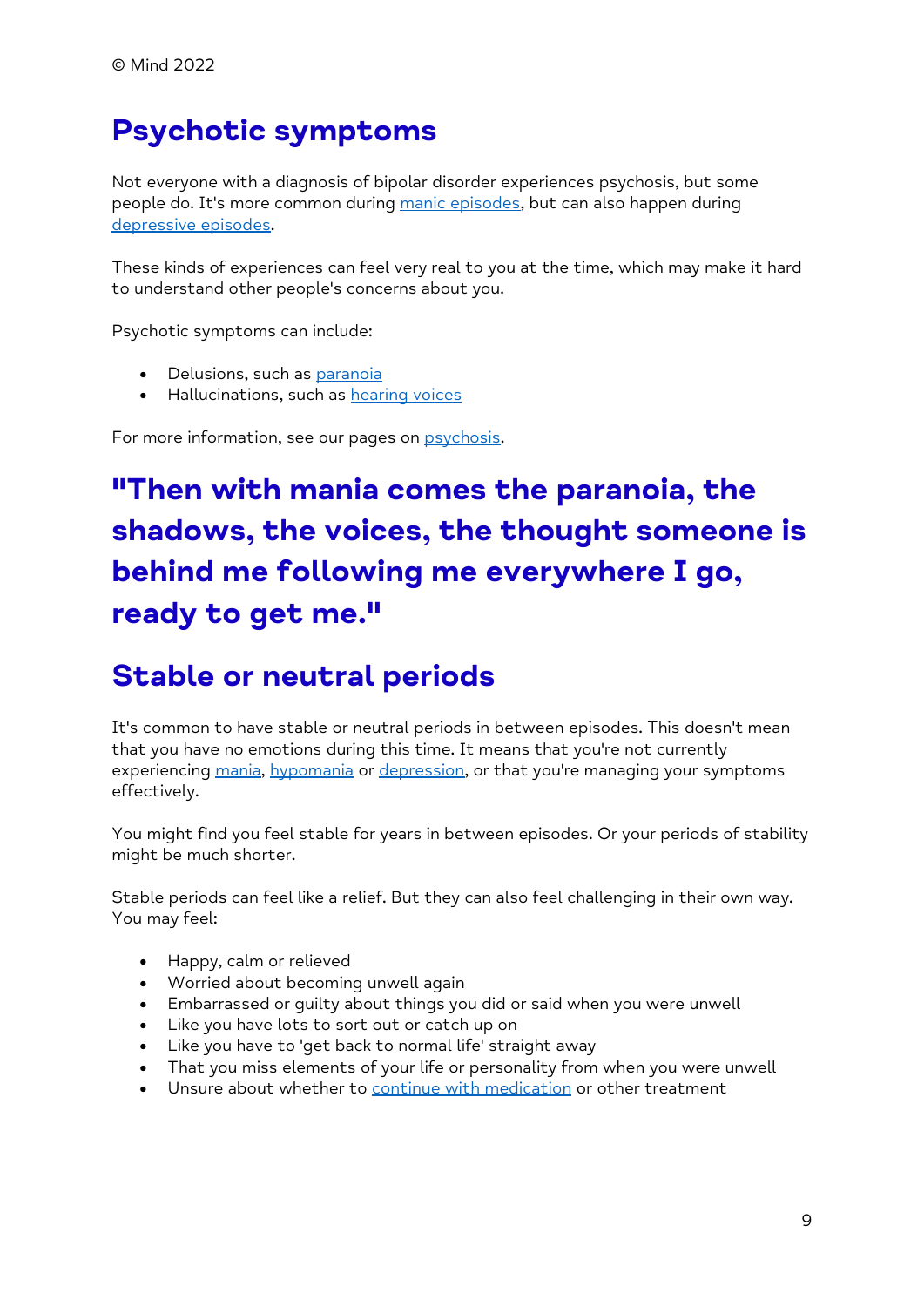## **"It's a lot harder coming to terms with being stable than I could have imagined. I've had to struggle with a 'new' identity and way of life after spending so many years thinking the ups and downs of bipolar are 'normal'."**

#### **How often do bipolar episodes occur?**

Bipolar episodes happen at different times for different people. The frequency can depend on a lot of things, such as:

- Your exact [bipolar disorder diagnosis.](https://www.mind.org.uk/information-support/types-of-mental-health-problems/bipolar-disorder/diagnosing-bipolar/)
- How well you're able to manage your symptoms.
- How you'd personally define an episode.
- Whether certain situations or experiences can trigger episodes. For example, you might find that sleeping very little or going through a stressful life event could trigger a manic episode.

The length of mood episodes can also vary. They can last for a few weeks or much longer. What's normal for you can also change over time.

These experiences can be extremely difficult to cope with while going through them. While you're feeling stable, it can be helpful to think about the future.

To help you with this, see our pages on [looking after yourself,](https://www.mind.org.uk/information-support/types-of-mental-health-problems/bipolar-disorder/self-managing-bipolar/) treatment for bipolar [disorder](https://www.mind.org.uk/information-support/types-of-mental-health-problems/bipolar-disorder/treatment-for-bipolar/) and [planning for a crisis.](https://www.mind.org.uk/information-support/guides-to-support-and-services/crisis-services/planning-for-a-crisis/)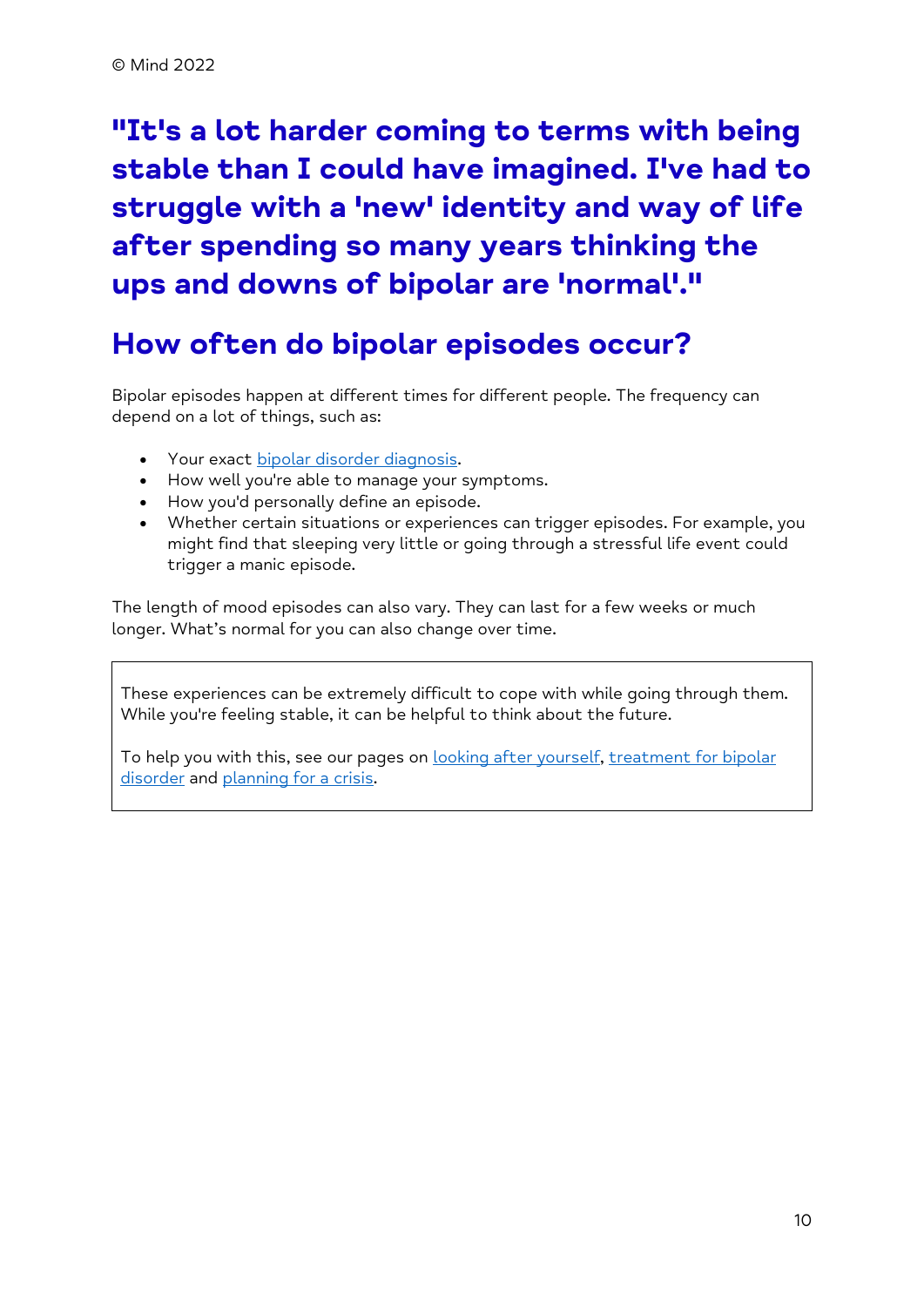# <span id="page-10-0"></span>**What types of bipolar disorder are there?**

Bipolar disorder is often broken down into types and subtypes.

Your doctor may [diagnose](https://www.mind.org.uk/information-support/types-of-mental-health-problems/bipolar-disorder/diagnosing-bipolar/) you with a particular type of bipolar disorder. This will depend on how you experience different [bipolar moods and symptoms,](https://www.mind.org.uk/information-support/types-of-mental-health-problems/bipolar-disorder/bipolar-moods-symptoms/) and how severely they affect you.

Not all medical professionals agree on how to classify or diagnose bipolar disorder. More research in this area is needed.

You may hear several different words or phrases used to describe types of bipolar. This can be confusing and frustrating. Especially if you feel that your experiences are not being fully understood. Or if you are being told different things by different people.

This page covers:

- [Bipolar 1](https://www.mind.org.uk/information-support/types-of-mental-health-problems/bipolar-disorder/types-of-bipolar/#Bipolar1)
- [Bipolar 2](https://www.mind.org.uk/information-support/types-of-mental-health-problems/bipolar-disorder/types-of-bipolar/#Bipolar2)
- [Cyclothymia](https://www.mind.org.uk/information-support/types-of-mental-health-problems/bipolar-disorder/types-of-bipolar/#Cyclothymia)
- [Rapid cycling bipolar](https://www.mind.org.uk/information-support/types-of-mental-health-problems/bipolar-disorder/types-of-bipolar/#RapidCyclingBipolar)
- [Bipolar with mixed features](https://www.mind.org.uk/information-support/types-of-mental-health-problems/bipolar-disorder/types-of-bipolar/#BipolarWithMixedFeatures)
- **[Bipolar with seasonal pattern](https://www.mind.org.uk/information-support/types-of-mental-health-problems/bipolar-disorder/types-of-bipolar/#BipolarWithSeasonalPattern)**
- **[Unspecified bipolar](https://www.mind.org.uk/information-support/types-of-mental-health-problems/bipolar-disorder/types-of-bipolar/#UnspecifiedBipolar)**

## **Bipolar 1**

You may get a diagnosis of bipolar 1 if you have experienced:

- At least one episode of [mania](https://www.mind.org.uk/information-support/types-of-mental-health-problems/bipolar-disorder/bipolar-moods-symptoms/#ManicAndHypomanicEpisodes) which has lasted longer than a week.
- Some [depressive episodes](https://www.mind.org.uk/information-support/types-of-mental-health-problems/bipolar-disorder/bipolar-moods-symptoms/#DepressiveEpisodes) too, although not everyone does.

## **Bipolar 2**

You may get a diagnosis of bipolar 2 if you have experienced both of the following:

- At least one [depressive episode.](https://www.mind.org.uk/information-support/types-of-mental-health-problems/bipolar-disorder/bipolar-moods-symptoms/#DepressiveEpisodes)
- Symptoms of [hypomania](https://www.mind.org.uk/information-support/types-of-mental-health-problems/bipolar-disorder/bipolar-moods-symptoms/#ManicAndHypomanicEpisodes) that have lasted at least four days.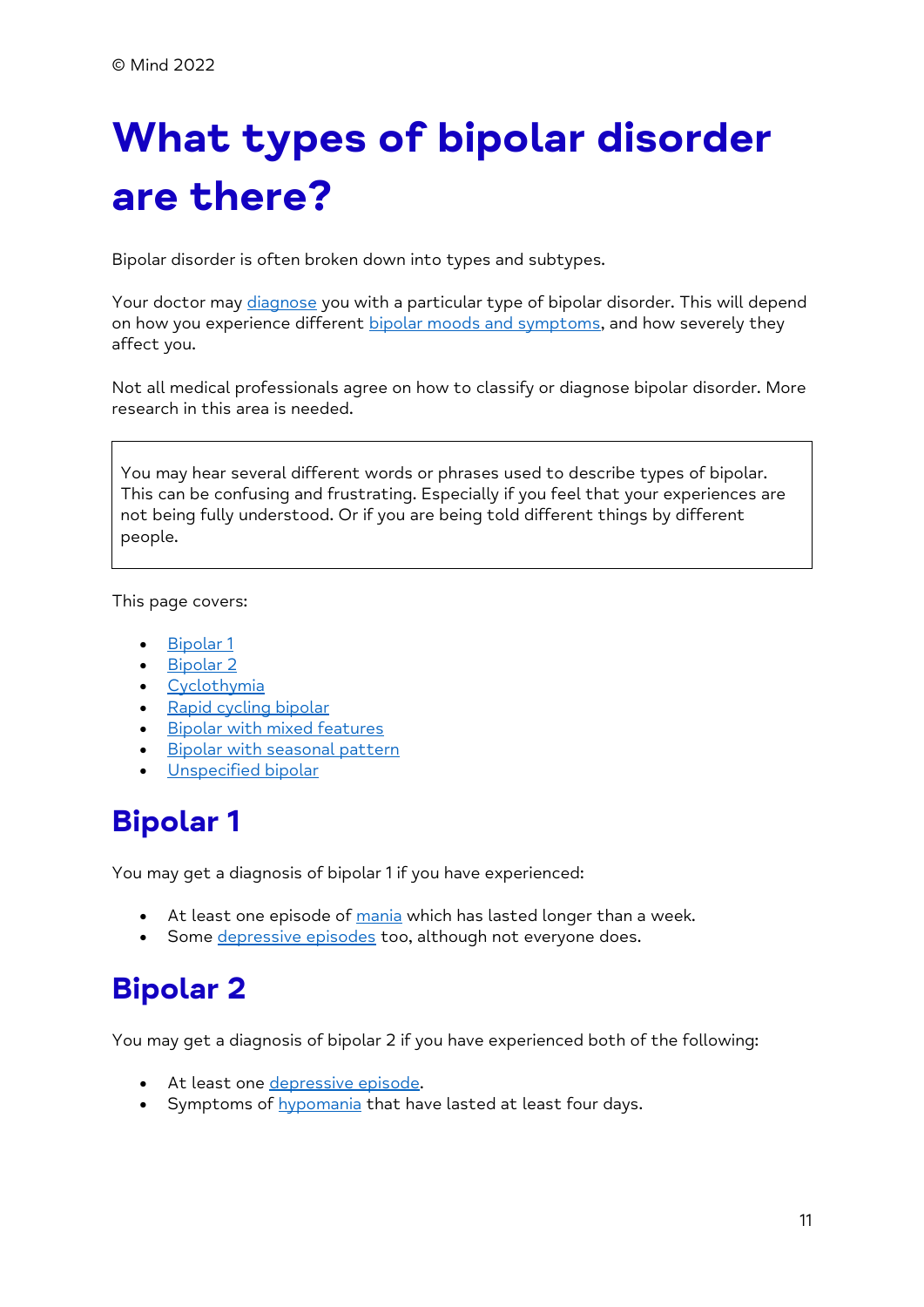# **Cyclothymia**

You may get a diagnosis of cyclothymia if:

- You've experienced both **[hypomanic a](https://www.mind.org.uk/information-support/types-of-mental-health-problems/bipolar-disorder/bipolar-moods-symptoms/#ManicAndHypomanicEpisodes)nd [depressive](https://www.mind.org.uk/information-support/types-of-mental-health-problems/bipolar-disorder/bipolar-moods-symptoms/#DepressiveEpisodes) mood episodes** over the course of two years or more.
- Your symptoms aren't severe enough to meet the diagnostic criteria of bipolar 1 or bipolar 2.

Cyclothymia can sometimes develop into bipolar 1 or bipolar 2.

Cyclothymia can be a difficult diagnosis to receive. You may feel as though someone is saying your symptoms are 'not serious enough', but this isn't the case. Cyclothymia can seriously impact your life. And mental health is a spectrum that covers lots of different experiences.

## **"I have cyclothymia. It can make you feel more like it must be all in your head as the symptoms are often not as extreme as bipolar."**

## **Rapid cycling bipolar**

You may be told you have bipolar 1 or 2 'with rapid cycling' if you've experienced four or more [depressive,](https://www.mind.org.uk/information-support/types-of-mental-health-problems/bipolar-disorder/bipolar-moods-symptoms/#DepressiveEpisodes) [manic or hypomanic](https://www.mind.org.uk/information-support/types-of-mental-health-problems/bipolar-disorder/bipolar-moods-symptoms/#ManicAndHypomanicEpisodes) or [mixed episodes](https://www.mind.org.uk/information-support/types-of-mental-health-problems/bipolar-disorder/bipolar-moods-symptoms/#MixedEpisodes) within a year.

This might mean:

- You experience episodes of mania or hypomania, followed by episodes of depression.
- You feel stable for a few weeks between episodes. For example, you may cycle between manic episodes and stable periods.
- You experience episodes that last months, weeks or days.

If you have bipolar disorder, you may experience rapid cycling at certain times in your life and not others.

Currently, rapid cycling is not officially considered a separate type of bipolar disorder. More research is needed about rapid cycling and how best to treat it.

For more information on rapid cycling, see the **Bipolar UK website**.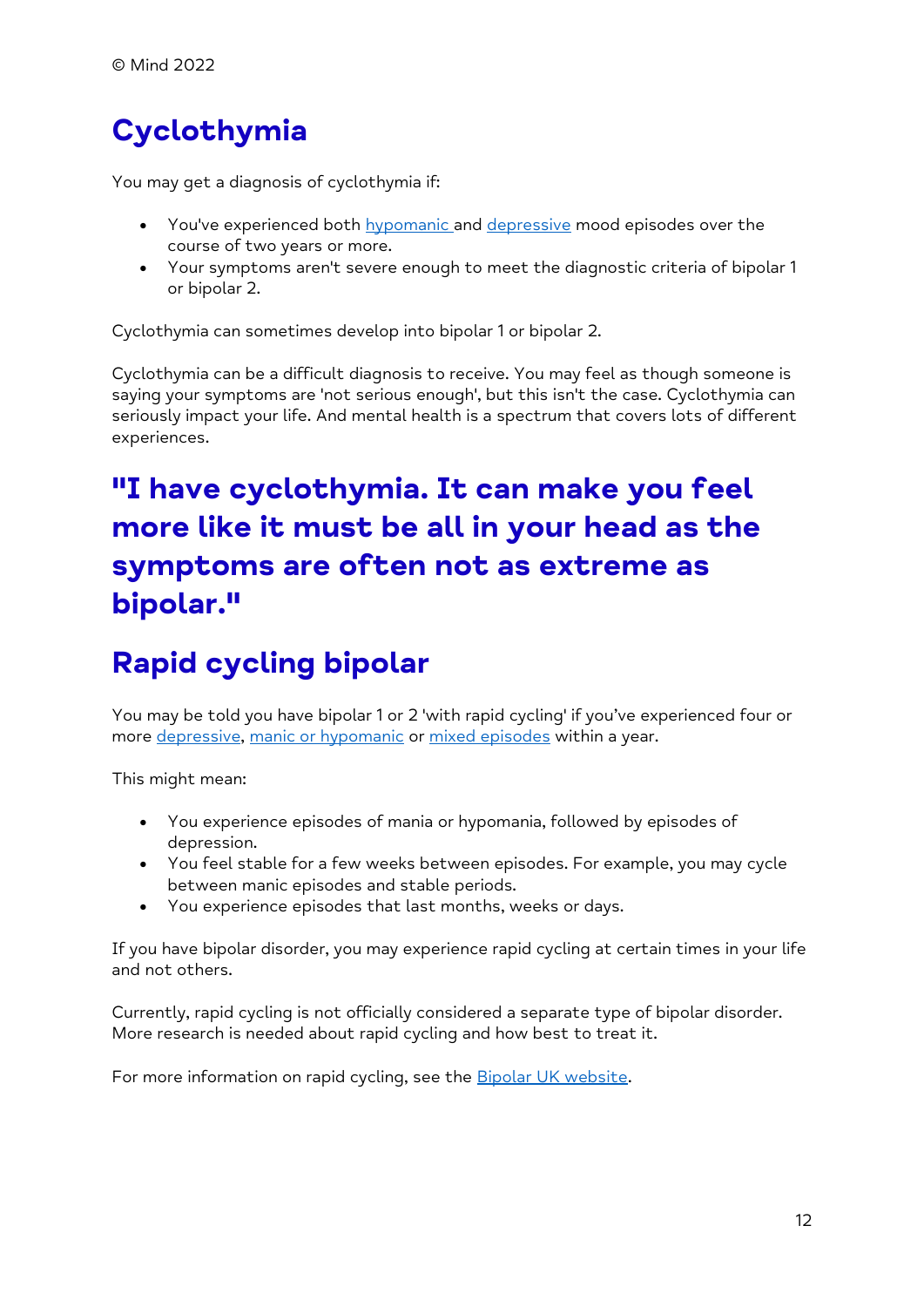If your mood changes quickly within the same day, or the same hour, this is usually classed as a [mixed episode,](https://www.mind.org.uk/information-support/types-of-mental-health-problems/bipolar-disorder/bipolar-moods-symptoms/#MixedEpisodes) rather than rapid cycling. But some people use the term rapid cycling to describe this experience.

#### **Bipolar with mixed features**

You may be told that you have bipolar 1 or 2 'with mixed features' if you experience [mixed episodes.](https://www.mind.org.uk/information-support/types-of-mental-health-problems/bipolar-disorder/bipolar-moods-symptoms/#MixedEpisodes) This is when you experience [depression](https://www.mind.org.uk/information-support/types-of-mental-health-problems/bipolar-disorder/bipolar-moods-symptoms/#DepressiveEpisodes) and [mania or hypomania](https://www.mind.org.uk/information-support/types-of-mental-health-problems/bipolar-disorder/bipolar-moods-symptoms/#ManicAndHypomanicEpisodes) at the same time, or very quickly after each other.

This is sometimes called mixed bipolar state or mixed affective bipolar.

#### **Bipolar with seasonal pattern**

You may be told that you have bipolar 1 or 2 'with seasonal pattern'. This means that the time of year or seasons regularly affect your [mood episodes.](https://www.mind.org.uk/information-support/types-of-mental-health-problems/bipolar-disorder/bipolar-moods-symptoms/)

#### **Unspecified bipolar**

You may hear this if your symptoms don't quite fit into the diagnostic categories for other types of bipolar disorder.

But this **doesn't mean that**:

- Your symptoms are any less difficult
- You don't need treatment or support

<span id="page-12-0"></span>Using any of these terms can help both you and health professionals discuss your diagnosis and treatment more specifically. If they ever use words or phrases you don't understand, you can ask them to explain.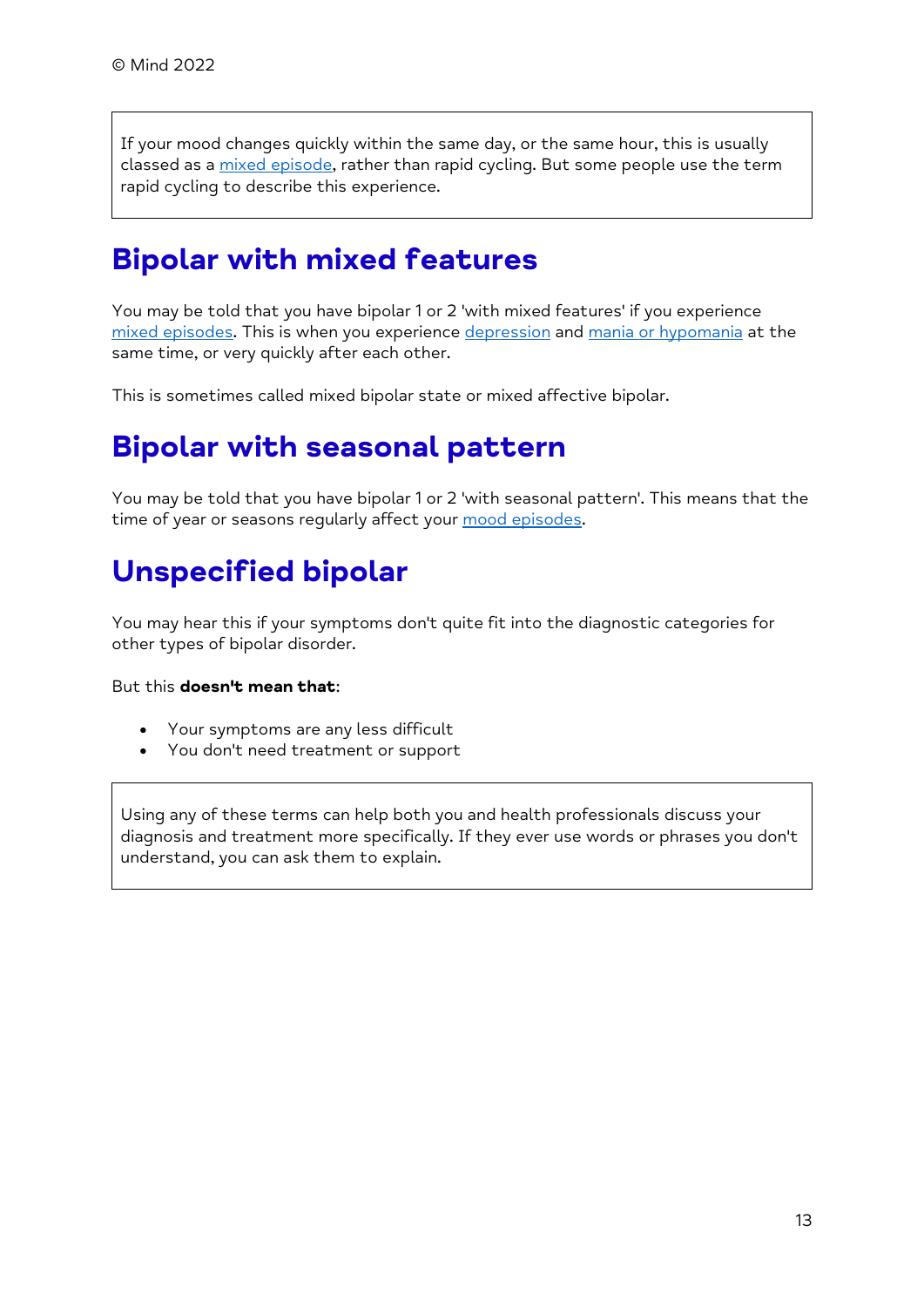# **How is bipolar disorder diagnosed?**

This page covers:

- [What will my doctor ask me?](https://www.mind.org.uk/information-support/types-of-mental-health-problems/bipolar-disorder/diagnosing-bipolar/#WhatWillMyDoctorAskMe)
- [How long will diagnosis take?](https://www.mind.org.uk/information-support/types-of-mental-health-problems/bipolar-disorder/diagnosing-bipolar/#HowLongWillDiagnosisTake)
- [Challenges with getting a diagnosis](https://www.mind.org.uk/information-support/types-of-mental-health-problems/bipolar-disorder/diagnosing-bipolar/#ChallengesWithGettingADiagnosis)

## **What will my doctor ask me?**

To make a diagnosis of bipolar disorder, your doctor will ask you about:

- How many symptoms you experience
- Which types of [mood episodes](https://www.mind.org.uk/information-support/types-of-mental-health-problems/bipolar-disorder/bipolar-moods-symptoms/) you experience
- How long your mood episodes last for
- How many mood episodes you've had
- How often your mood episodes occur
- How your symptoms impact your life
- Your family history

They may also:

- Ask you to keep a diary of your moods to help you both identify patterns and triggers.
- Check up on your physical health. For example, some conditions like thyroid problems can cause mania-like symptoms.

Only a mental health professional like a psychiatrist can give you a bipolar disorder diagnosis – not your GP.

However, if you're experiencing [bipolar moods and symptoms,](https://www.mind.org.uk/information-support/types-of-mental-health-problems/bipolar-disorder/bipolar-moods-symptoms/) discussing it with your GP can be a good first step. They can refer you to a psychiatrist, who will be able to assess you.

For more information see our pages on [seeking help for a mental health problem.](https://www.mind.org.uk/information-support/guides-to-support-and-services/seeking-help-for-a-mental-health-problem/)

# **"Once properly diagnosed, I knew the cause. I understood that I was someone with an illness. I was not a failure, not a bad person."**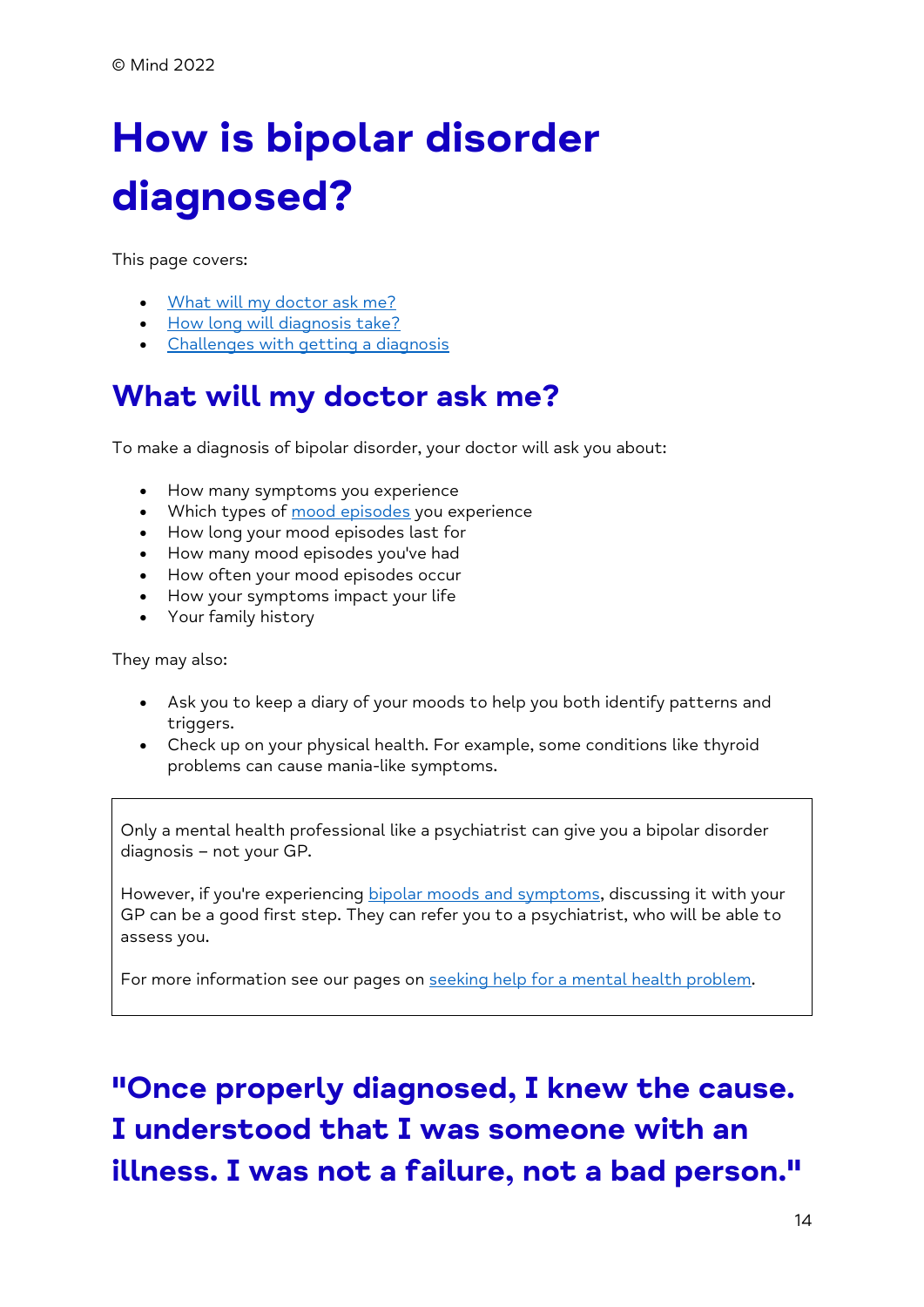### **How long will diagnosis take?**

As bipolar disorder involves changes in your moods over time, your doctor may want to observe you for a while before making a diagnosis.

Your doctor will want to be careful that they give you the correct diagnosis. Bipolar disorder has some symptoms in common with other mental health problems, such as:

- [Depression](https://www.mind.org.uk/information-support/types-of-mental-health-problems/depression/)
- [Borderline personality disorder \(BPD\)](https://www.mind.org.uk/information-support/types-of-mental-health-problems/borderline-personality-disorder-bpd/)
- [Post-traumatic stress disorder \(PTSD\)](https://www.mind.org.uk/information-support/types-of-mental-health-problems/post-traumatic-stress-disorder-ptsd-and-complex-ptsd/about-ptsd/)
- [Schizoaffective disorder](https://www.mind.org.uk/information-support/types-of-mental-health-problems/schizoaffective-disorder/)
- [Schizophrenia](https://www.mind.org.uk/information-support/types-of-mental-health-problems/schizophrenia/)

Because of this, it might take a long time to get a correct diagnosis – sometimes it can take years.

**"The trouble with bipolar is that sometimes it can go undiagnosed. You don't go to the doctor to tell them you are feeling extremely happy. That you've got so much energy and can conquer the world (quite literally)."**

If you drive, you need to tell the [Driver & Vehicle Licensing Agency \(DVLA\)](https://reusable.mind.org.uk/legal-glossary/#DriverAndVehicleLicensingAgency) that you have been diagnosed with bipolar disorder.

For more information on your right to drive, including when and how to contact the DVLA, see our legal pages on [fitness to drive.](https://www.mind.org.uk/information-support/legal-rights/fitness-to-drive/)

#### **Challenges with getting a diagnosis**

The symptoms of bipolar disorder can overlap with other mental health problems. Different people may experience or express their symptoms in different ways. And professionals do not always get it right.

Because of this, you might:

- Not get a diagnosis of bipolar disorder when you feel you should have one.
- Get a diagnosis of a different mental health problem, which you don't agree with.
- Get a diagnosis of bipolar disorder that you think is incorrect.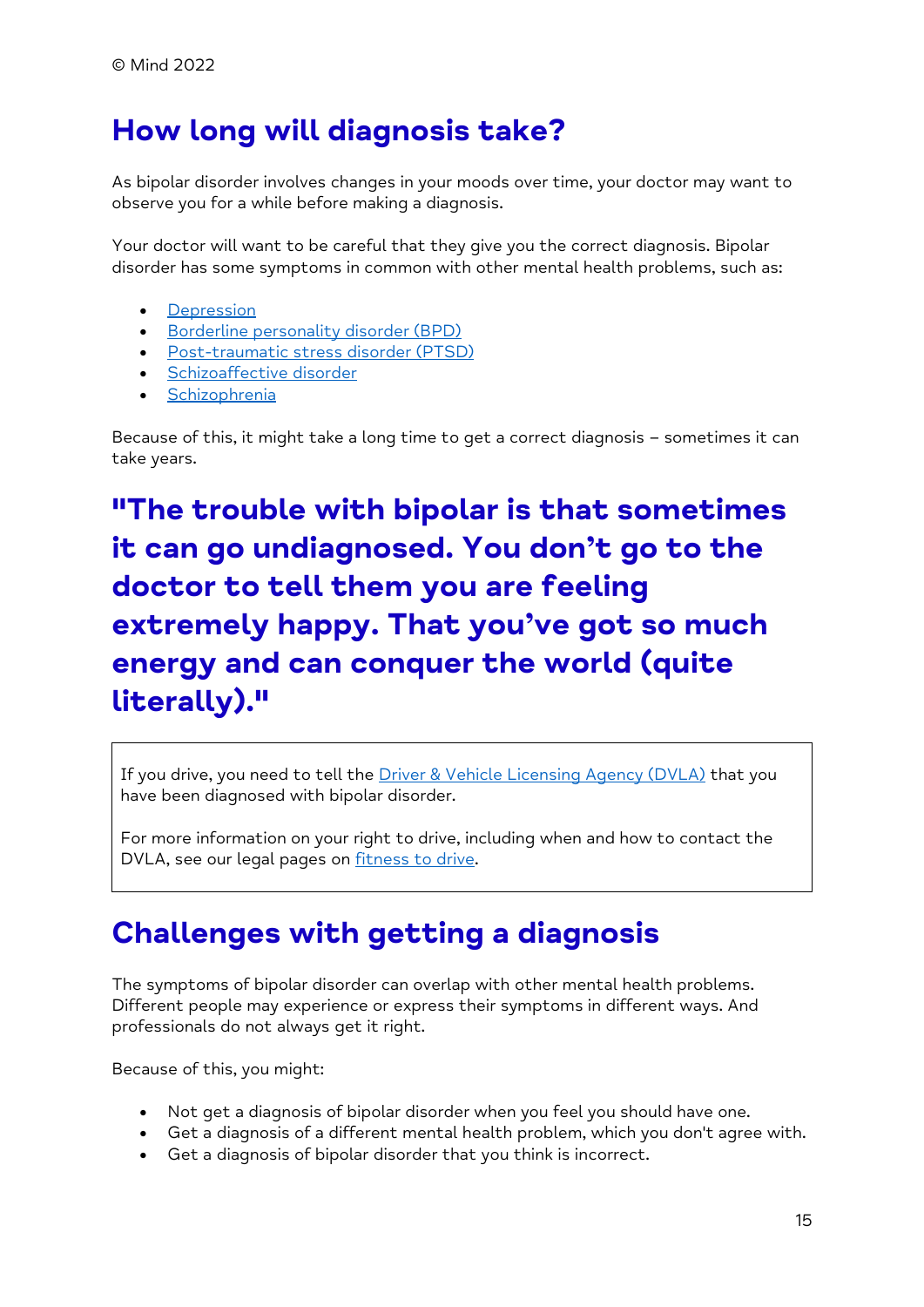Even if you think your diagnosis is correct, you may still feel that it doesn't completely fit your experiences.

If you are unhappy or concerned about your diagnosis, it's important to discuss this with your doctor.

You can make sure your voice is heard, seek a second opinion and take steps if you're not happy with your doctor. For more information see our pages on:

- [Advocacy](https://www.mind.org.uk/information-support/guides-to-support-and-services/advocacy/)
- [Seeking help for a mental health problem](https://www.mind.org.uk/information-support/guides-to-support-and-services/seeking-help-for-a-mental-health-problem/)
- [Facing and overcoming barriers](https://www.mind.org.uk/information-support/guides-to-support-and-services/seeking-help-for-a-mental-health-problem/facing-overcoming-barriers/)

## **"I was diagnosed with BPD first because of the overlap in symptoms between bipolar 2 and BPD."**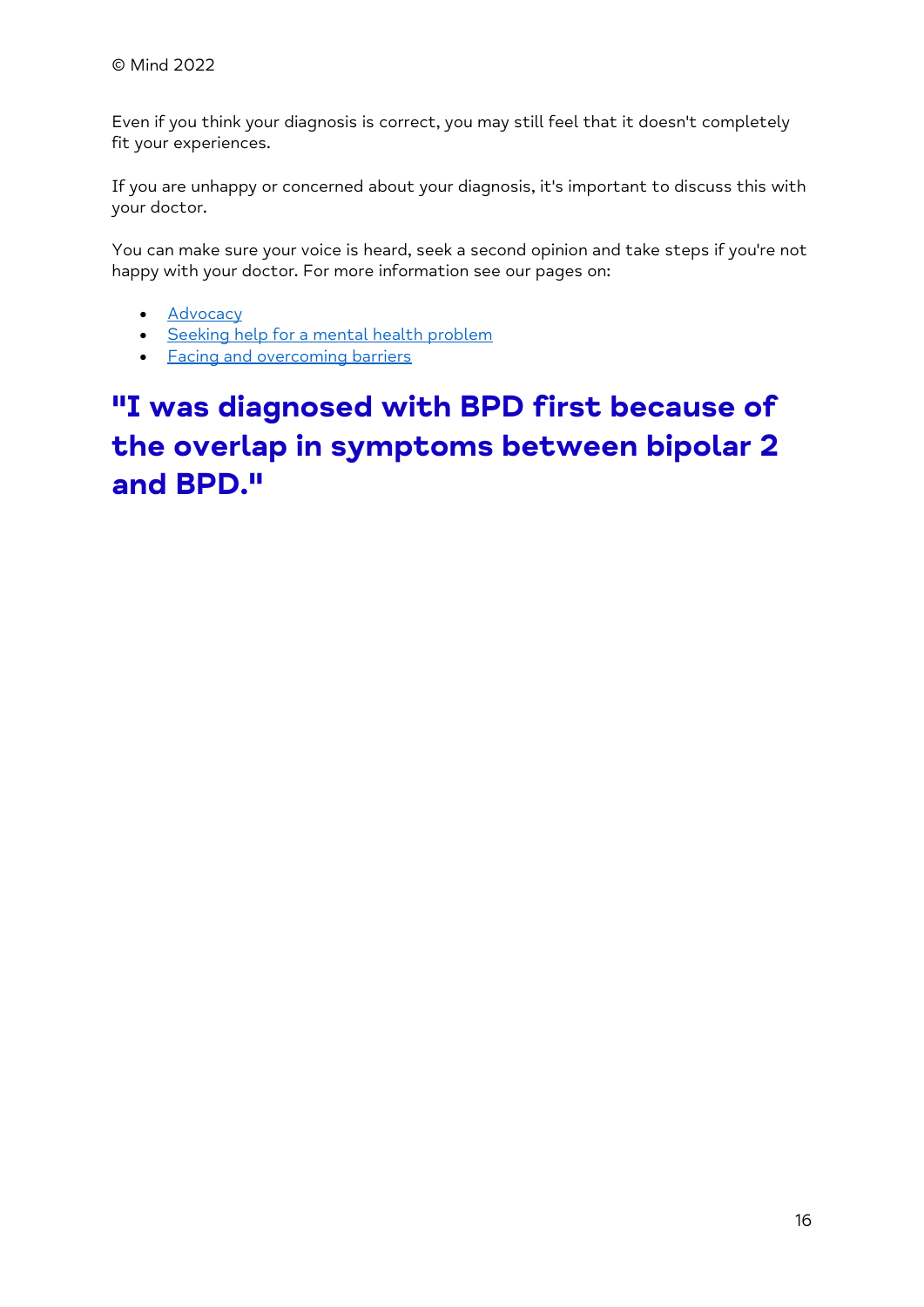# <span id="page-16-0"></span>**What causes bipolar disorder?**

No one knows exactly what causes bipolar disorder. Research suggests that a combination of factors could increase your chance of developing it. This includes physical, environmental and social conditions.

This page covers:

- [Childhood trauma](https://www.mind.org.uk/information-support/types-of-mental-health-problems/bipolar-disorder/causes-of-bipolar/#ChildhoodTrauma)
- [Stressful life events](https://www.mind.org.uk/information-support/types-of-mental-health-problems/bipolar-disorder/causes-of-bipolar/#StressfulLifeEvents)
- [Brain chemistry](https://www.mind.org.uk/information-support/types-of-mental-health-problems/bipolar-disorder/causes-of-bipolar/#BrainChemistry)
- [Family links](https://www.mind.org.uk/information-support/types-of-mental-health-problems/bipolar-disorder/causes-of-bipolar/#FamilyLinks)
- [Medication, drugs and alcohol](https://www.mind.org.uk/information-support/types-of-mental-health-problems/bipolar-disorder/causes-of-bipolar/#MedicationDrugsAndAlcohol)

#### **Childhood trauma**

Some experts believe that experiencing a lot of emotional distress as a child can cause bipolar disorder to develop. This could be because childhood trauma and distress can have a big effect on your ability to manage your emotions.

This can include experiences like:

- Neglect
- Sexual, physical or emotional abuse
- Traumatic events
- Losing someone very close to you, such as a parent or carer

## **Stressful life events**

You may be able to link the start of your symptoms to stressful experiences or situations in your life.

Some people also find that stress can trigger a [mood episode.](https://www.mind.org.uk/information-support/types-of-mental-health-problems/bipolar-disorder/bipolar-moods-symptoms/) Or it may make symptoms feel more intense or difficult to manage.

Things that can cause stress include:

- A relationship breakdown
- [Money worries](https://www.mind.org.uk/information-support/tips-for-everyday-living/money-and-mental-health/) and poverty
- Experiencing [trauma](https://www.mind.org.uk/information-support/types-of-mental-health-problems/trauma/about-trauma/)
- [Losing someone](https://www.mind.org.uk/information-support/guides-to-support-and-services/bereavement/about-bereavement/) close to you
- Being abused, bullied or harassed, including experiencing [racism](https://www.mind.org.uk/information-support/tips-for-everyday-living/racism-and-mental-health/)
- Feeling [lonely](https://www.mind.org.uk/information-support/tips-for-everyday-living/loneliness/about-loneliness/) or isolated
- Lots of change or uncertainty
- Feeling under [pressure while working,](https://www.mind.org.uk/information-support/tips-for-everyday-living/how-to-be-mentally-healthy-at-work/work-and-mental-health/) studying or looking for work
- Big events, such as weddings or holidays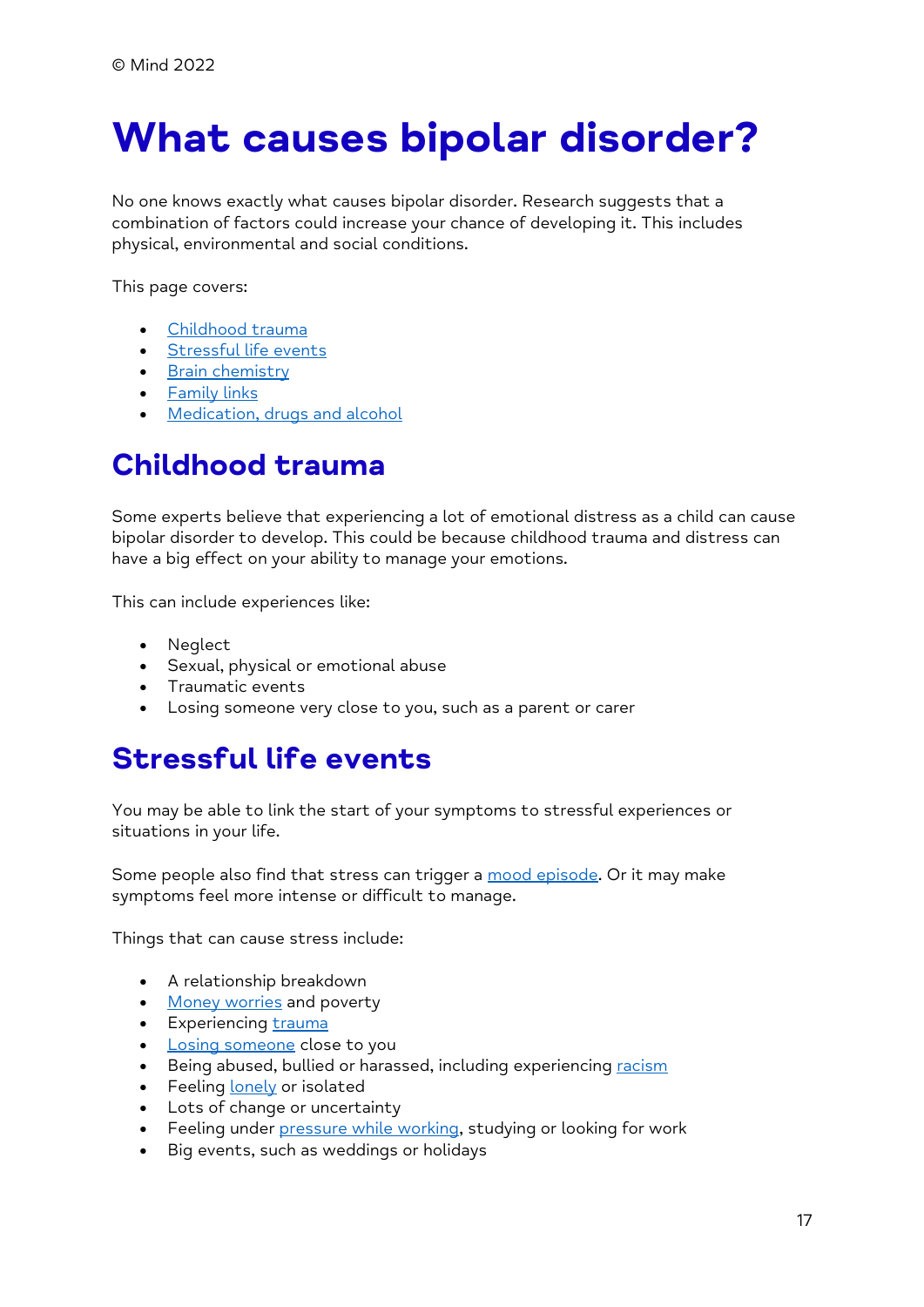For more information on the links between stress and mental health, see our pages on [managing stress.](https://www.mind.org.uk/information-support/types-of-mental-health-problems/stress/)

## **"Doing too much, or going to extremes, in any aspect of my life, is a recipe for a mood episode."**

## **Brain chemistry**

Evidence shows that you can treat bipolar symptoms with certain [psychiatric](https://www.mind.org.uk/information-support/drugs-and-treatments/medication/)  [medications](https://www.mind.org.uk/information-support/drugs-and-treatments/medication/) which act on the neurotransmitters. These are the 'messenger chemicals' in your brain.

This suggests that bipolar disorder may relate to functional problems of the neurotransmitters. While some research supports this, no one knows for sure how these neurotransmitters work. And we don't know whether problems with these are a cause of bipolar disorder, or a result of it.

## **Family links**

If you experience bipolar disorder, you're more likely to have a family member who also experiences [bipolar moods and symptoms.](https://www.mind.org.uk/information-support/types-of-mental-health-problems/bipolar-disorder/bipolar-moods-symptoms/) But they might not have an official diagnosis. This suggests that bipolar disorder can be passed on genetically through families.

However, this doesn't strictly mean that there is one 'bipolar gene'. Family links are likely to be much more complex.

For example, researchers think that social factors can also trigger experiences of bipolar disorder symptoms. And family members can be an influential part of your environment as you grow up.

## **Medication, drugs and alcohol**

Medication, drugs and alcohol may cause you to experience some bipolar moods and [symptoms.](https://www.mind.org.uk/information-support/types-of-mental-health-problems/bipolar-disorder/bipolar-moods-symptoms/) For example:

- Medication. Some medications can cause **[hypomania or mania](https://www.mind.org.uk/information-support/types-of-mental-health-problems/bipolar-disorder/bipolar-moods-symptoms/#ManicAndHypomanicEpisodes)** as a side effect. This can happen when you're taking them or as a withdrawal symptom when you [stop taking them.](https://www.mind.org.uk/information-support/drugs-and-treatments/medication/coming-off-medication/) This includes medications for physical conditions and psychiatric medications – including some [antidepressants.](https://www.mind.org.uk/information-support/drugs-and-treatments/antidepressants/about-antidepressants/) Depression can also be a side effect of a lot of different medications. It's important to discuss any concerns about medication side effects with your doctor.
- **Alcohol or recreational drugs**. Using these can cause you to experience symptoms similar to mania, hypomania or [depression.](https://www.mind.org.uk/information-support/types-of-mental-health-problems/bipolar-disorder/bipolar-moods-symptoms/#DepressiveEpisodes) It can often be difficult to distinguish the effects of alcohol and drugs from mental health symptoms.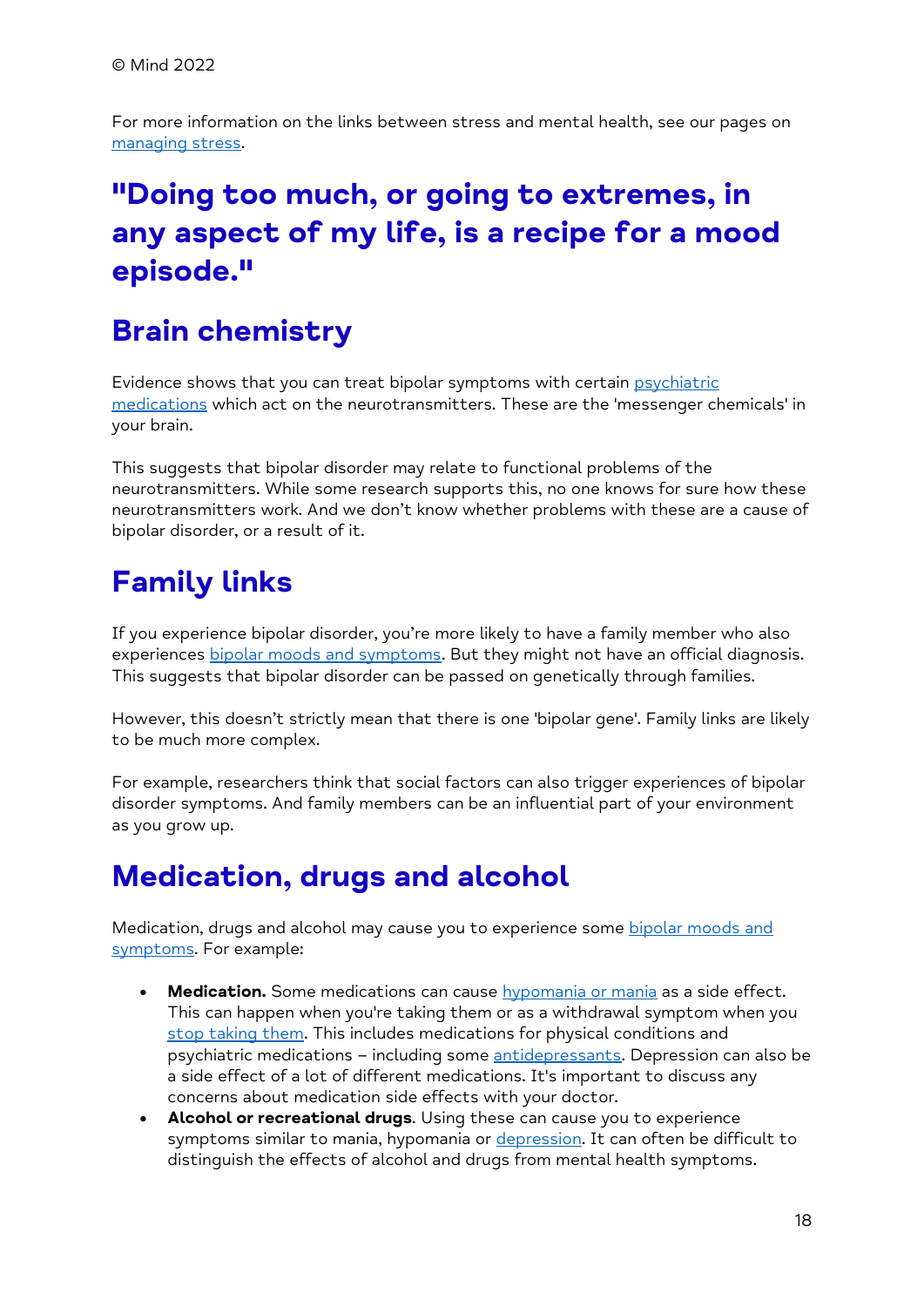Some studies suggest that using certain recreational drugs can increase your risk of developing bipolar disorder. But the evidence is very limited.

If you're worried about the effects of medication, alcohol or recreational drugs on your mental health, it's important to discuss it with your doctor.

For more information, see our pages on [antidepressants](https://www.mind.org.uk/information-support/drugs-and-treatments/antidepressants/) and the mental health effects [of alcohol and recreational drugs.](https://www.mind.org.uk/information-support/types-of-mental-health-problems/drugs-recreational-drugs-alcohol/)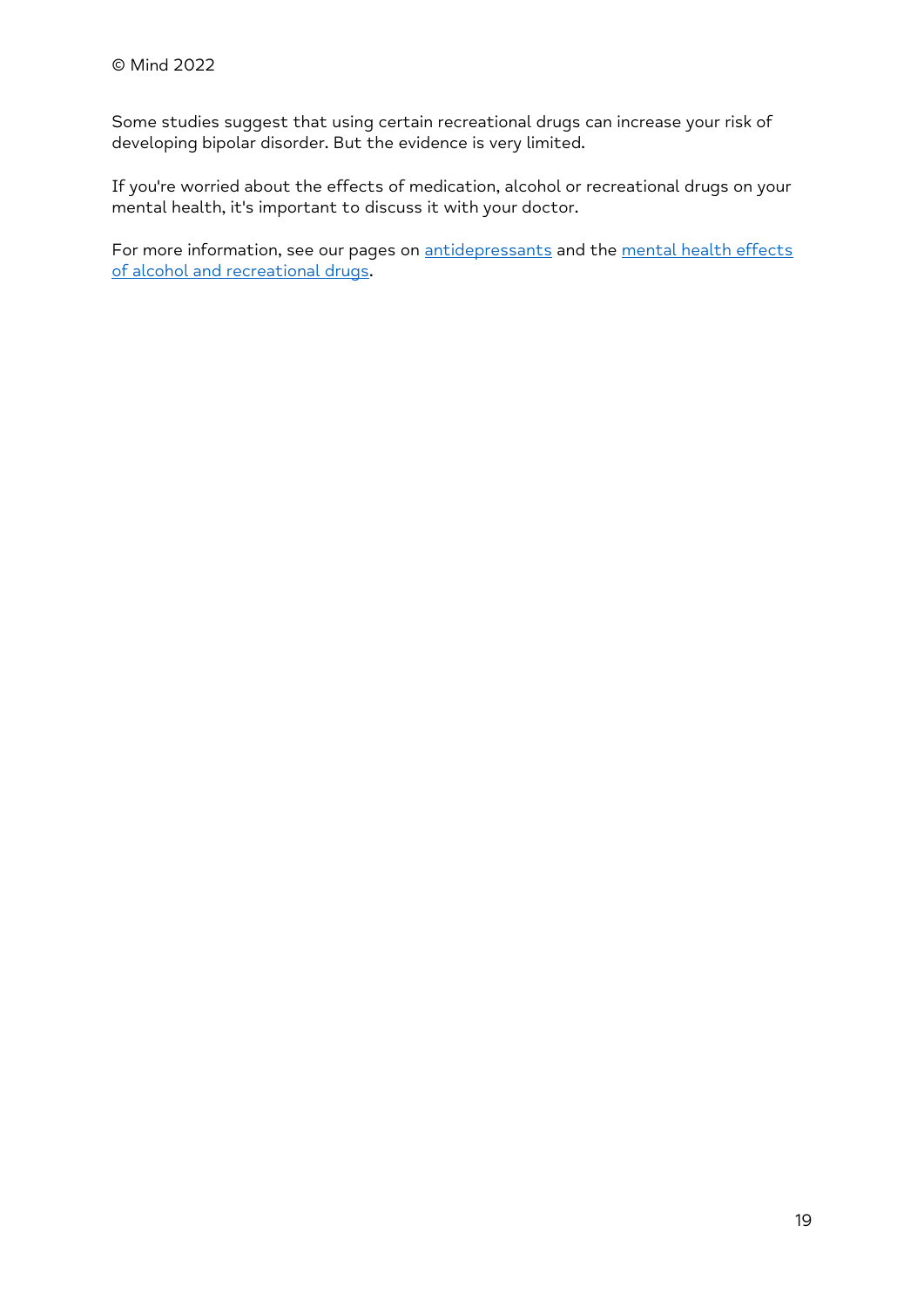# <span id="page-19-0"></span>**Treatment for bipolar disorder**

The two main types of treatment for bipolar disorder are **medication** and **talking therapies**.

The exact combination of treatments offered will depend on whether you're managing a current mood episode, or your mental health in the long term.

This page covers:

- [What treatment could help me manage a current episode?](https://www.mind.org.uk/information-support/types-of-mental-health-problems/bipolar-disorder/treatment-for-bipolar/#WhatTreatmentCouldHelpMeManageACurrentEpisode)
- [What treatment could help me in a crisis?](https://www.mind.org.uk/information-support/types-of-mental-health-problems/bipolar-disorder/treatment-for-bipolar/#WhatTreatmentCouldHelpMeInACrisis)
- [What treatment could help](https://www.mind.org.uk/information-support/types-of-mental-health-problems/bipolar-disorder/treatment-for-bipolar/#WhatTreatmentCouldHelpMeInTheLongerTerm) me in the longer term?
- [Talking therapies for bipolar disorder](https://www.mind.org.uk/information-support/types-of-mental-health-problems/bipolar-disorder/treatment-for-bipolar/#TalkingTherapiesForBipolarDisorder)
- [Electroconvulsive therapy for bipolar disorder](https://www.mind.org.uk/information-support/types-of-mental-health-problems/bipolar-disorder/treatment-for-bipolar/#ElectroconvulsiveTherapyForBipolarDisorder)

For more detailed information on medication, see our page on medication for bipolar [disorder.](https://www.mind.org.uk/information-support/types-of-mental-health-problems/bipolar-disorder/medication-for-bipolar/)

#### **What treatment could help me manage a current episode?**

Your treatment for a bipolar usually depends on what kind of episode you're experiencing.

#### During **depressive episodes**:

- Your doctor is likely to offer you medication. This might be new medication or a change to your current [bipolar medication.](https://www.mind.org.uk/information-support/types-of-mental-health-problems/bipolar-disorder/medication-for-bipolar/)
- Your doctor might offer you a structured psychological treatment that's used to treat depression, such as [cognitive behavioural therapy \(CBT\).](https://www.mind.org.uk/information-support/drugs-and-treatments/talking-therapy-and-counselling/cognitive-behavioural-therapy-cbt/)

For more information on treatments and self-care tips, see our pages on [depression.](https://www.mind.org.uk/information-support/types-of-mental-health-problems/depression/)

#### During **manic or hypomanic episodes:**

- Your doctor is likely to offer you medication. This might be new medication or a change to your current [bipolar medication.](https://www.mind.org.uk/information-support/types-of-mental-health-problems/bipolar-disorder/medication-for-bipolar/)
- Your doctor is unlikely to offer a talking treatment if you're currently experiencing a manic or hypomanic episode.

For more information on treatments and self-care tips, see our pages on hypomania and [mania.](https://www.mind.org.uk/information-support/types-of-mental-health-problems/hypomania-and-mania/)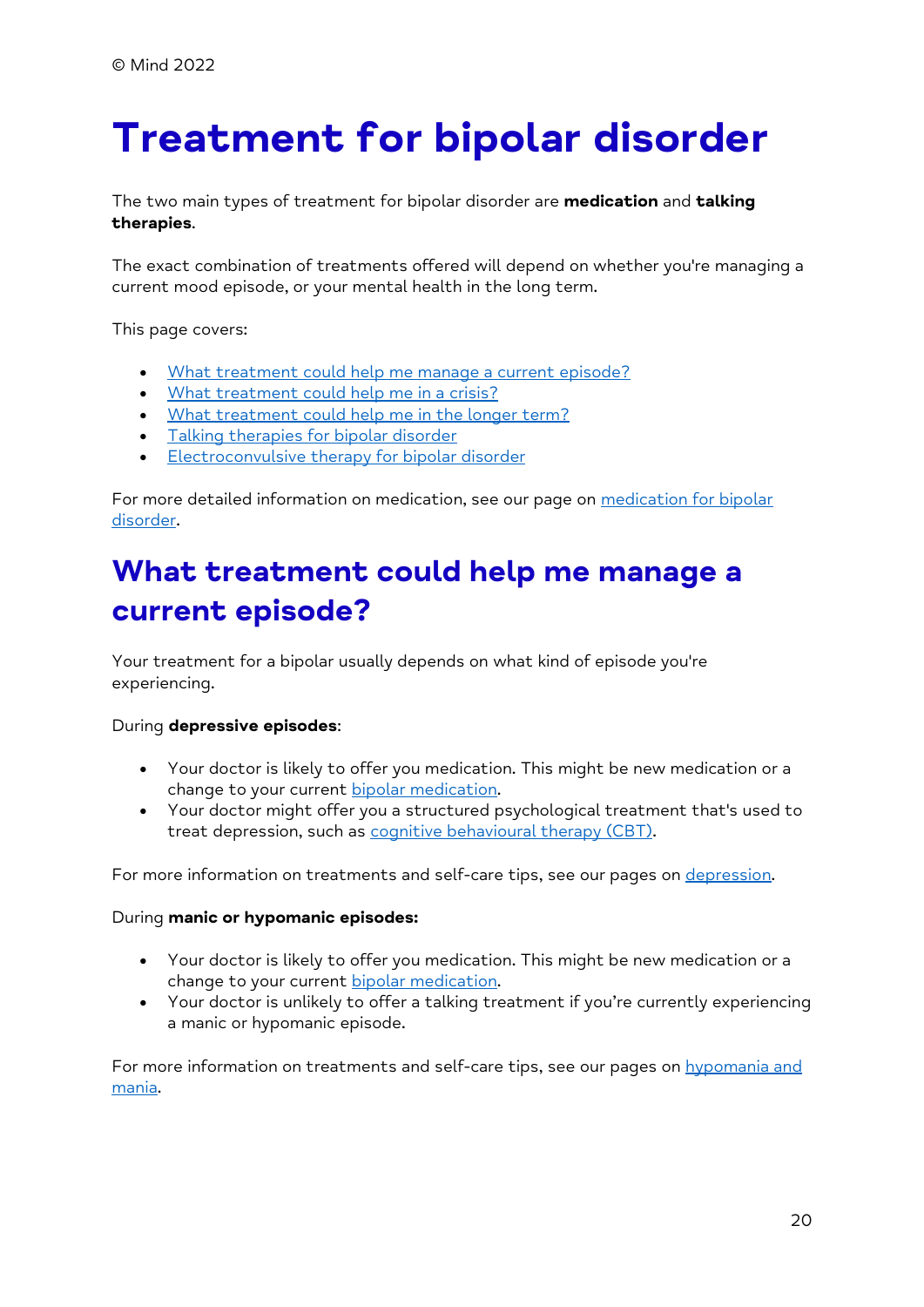**"When my mood dips, CBT helps me to cope to some extent, but it doesn't really help me get out of this state and it doesn't prevent the mood swings – that's what my medication does."**

#### **What treatment could help me in a crisis?**

You may need to access crisis services if:

- You start to feel very unwell
- A mood episode is lasting for a long time
- Your regular treatment isn't helping

Crisis services may include:

- [Emergency support,](https://www.mind.org.uk/information-support/guides-to-support-and-services/crisis-services/accident-emergency-ae/) such as going to A&E
- Support from a [crisis resolution and home treatment \(CRHT\) team](https://www.mind.org.uk/information-support/guides-to-support-and-services/crisis-services/crisis-teams-crhts/)
- [Hospital admission](https://www.mind.org.uk/information-support/guides-to-support-and-services/crisis-services/treatment-in-hospital/)

For more information about your options in a crisis, see our pages on [crisis services.](https://www.mind.org.uk/information-support/guides-to-support-and-services/crisis-services/)

## **What treatment could help me in the longer term?**

Long-term treatment aims to help you maintain stable moods and manage your symptoms. As you start to feel more stable, most of your support could come from a community mental health team or your GP. But your GP should also put you in touch with a mental health specialist.

Health professionals should work with you to help you identify:

- **Clear emotional and social recovery goals**. You can work towards these, regularly reflect on them and revise them with your doctor.
- **A crisis plan**. This helps you know what to do if you experience any of your early warning signs or triggers, or start feeling very distressed.
- **How you feel day-to-day**. It helps to be aware of how best to manage your mood and notice any changes.
- **A medication plan**. This includes dates where you can review your dose, how well the [medication](https://www.mind.org.uk/information-support/types-of-mental-health-problems/bipolar-disorder/medication-for-bipolar/) is working and any side effects.

If you're receiving a [talking therapy,](https://www.mind.org.uk/information-support/types-of-mental-health-problems/bipolar-disorder/treatment-for-bipolar/#TalkingTherapiesForBipolarDisorder) you might set some of these goals with your therapist. You should share these goals with your GP. You may also want to share them with your family, friends, partner or carer if you have one.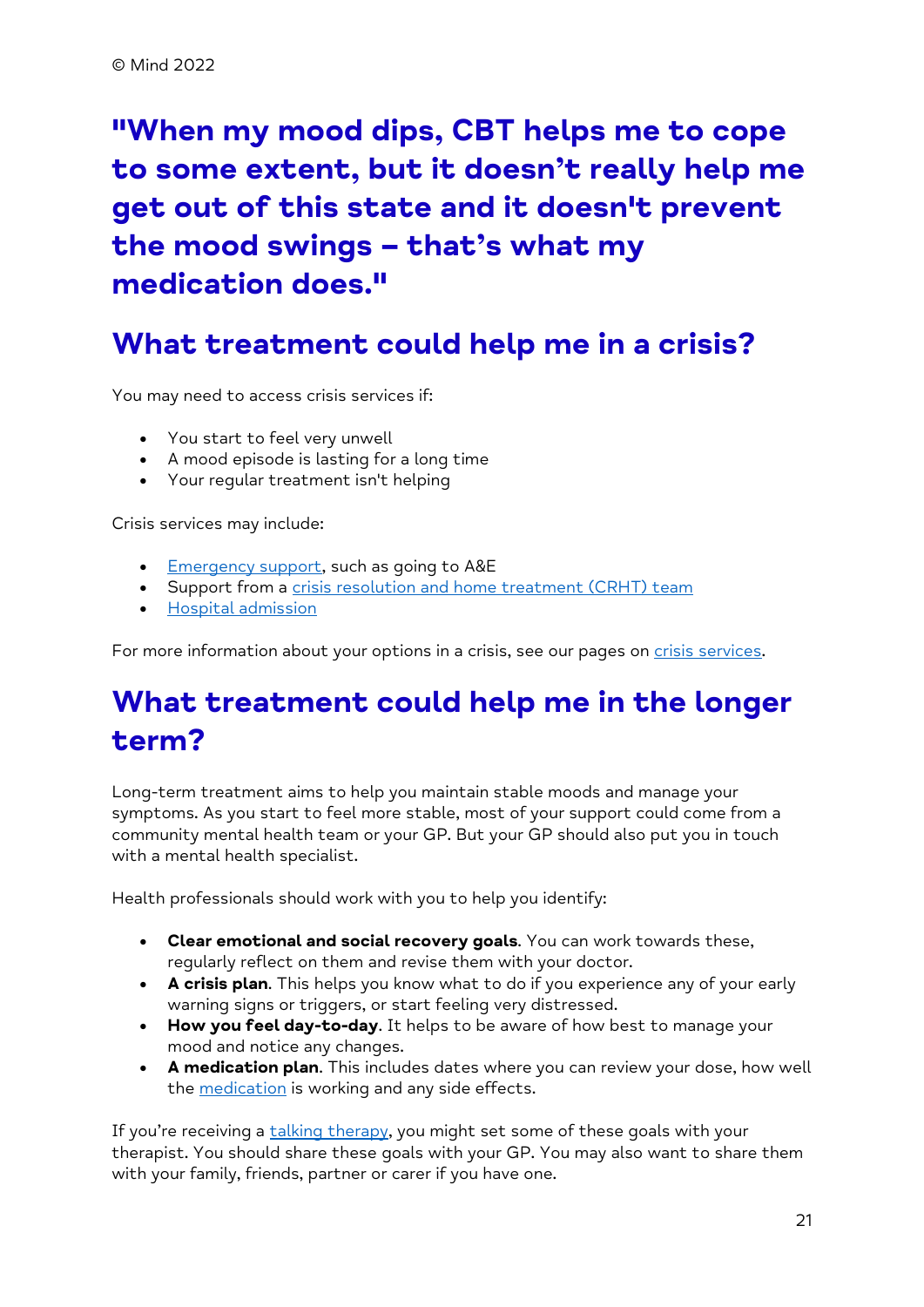## **"It has been 13 years since I was hospitalised or sectioned, and I've done so well. My medication is working."**

## **Talking therapies for bipolar disorder**

Your doctor might offer one of several talking therapies to help you manage bipolar disorder in the long term. These could include:

- **Cognitive behavioural therapy (CBT)**. Looks at how your feelings, thoughts and behaviour influence each other and how you can change these patterns.
- **Interpersonal therapy**. Focuses on your relationships with other people. Looks at how your relationships affect your thoughts, feelings and behaviour – and how they affect your relationships.
- **Behavioural couples therapy**. Focuses on recognising and trying to resolve emotional problems between partners.
- **Individual psychoeducation.** Involves a brief intervention helping you to identify triggers, spot warning signs and develop coping strategies.
- **Group psychoeducation**. Involves working in a group of people with shared experiences. Aims to build knowledge about bipolar disorder and selfmanagement. It's led by a trained therapist.
- **Family-focused therapy.** Involves working as a family to look at behavioural traits, identify risks and build communication and problem-solving skills.

Some of these treatments are more widely available than others. It can also depend on what you and your doctor agree would be most useful for you.

For more information, see our pages on [talking therapies.](https://www.mind.org.uk/information-support/drugs-and-treatments/talking-therapy-and-counselling/)

#### **How can talking therapies help in the long term?**

In the long term, talking therapies for bipolar disorder can help you to:

- Understand, make sense of, or find meaning in your bipolar disorder
- Reflect on the impact of bipolar disorder throughout your life
- Identify early warning signs and symptoms
- Develop strategies to cope with early symptoms, triggers and [episodes](https://www.mind.org.uk/information-support/types-of-mental-health-problems/bipolar-disorder/bipolar-moods-symptoms/)
- Make a crisis plan
- Set goals and plans for staying well

**"In a lot of ways being so in tune with my brain is very useful; I can often spot a mood shift pretty early on which can help me try to prevent it spiralling out of control."**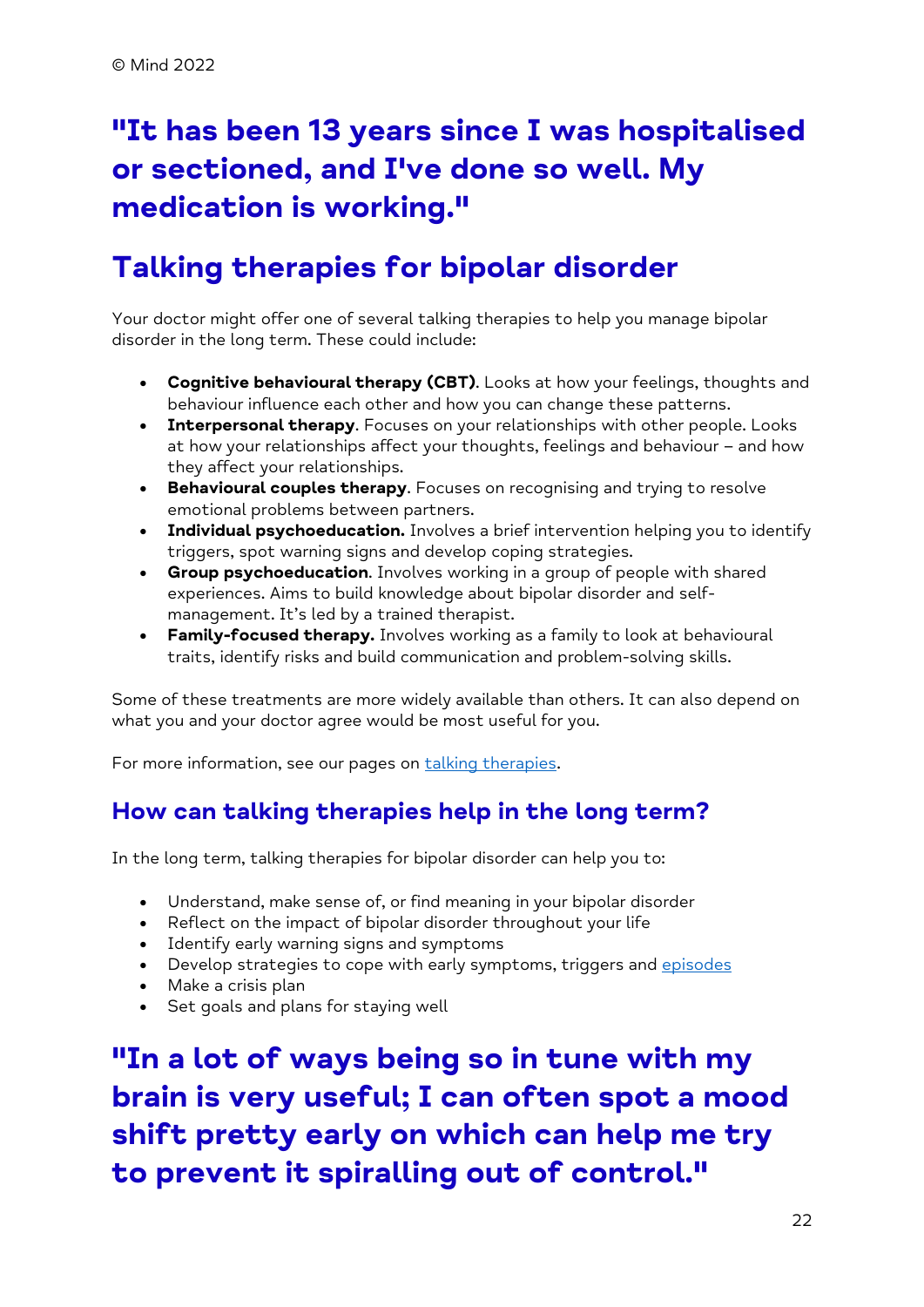## **Electroconvulsive therapy for bipolar disorder**

Doctors should only consider electroconvulsive therapy (ECT) as a treatment option for bipolar disorder in extreme circumstances.

The [National Institute for Health and Care Excellence \(NICE\)](https://www.nice.org.uk/) produces guidelines on best practice in healthcare. It advises that doctors could consider ECT if you meet both the following criteria:

- You're experiencing a long and severe period of depression, or a long period of mania.
- Other treatments have not worked, or the situation is life-threatening.

If you feel like you're in this situation, you should discuss it with your doctor. They must explain ECT in a clear and accessible way before you make any decisions.

For more information, see our pages on [ECT.](https://www.mind.org.uk/information-support/drugs-and-treatments/electroconvulsive-therapy-ect/)

For information about treatment and your rights, see our legal pages on **consent to** [treatment](https://www.mind.org.uk/information-support/legal-rights/consent-to-treatment/) and the [Mental Capacity Act 2005.](https://www.mind.org.uk/information-support/legal-rights/mental-capacity-act-2005/)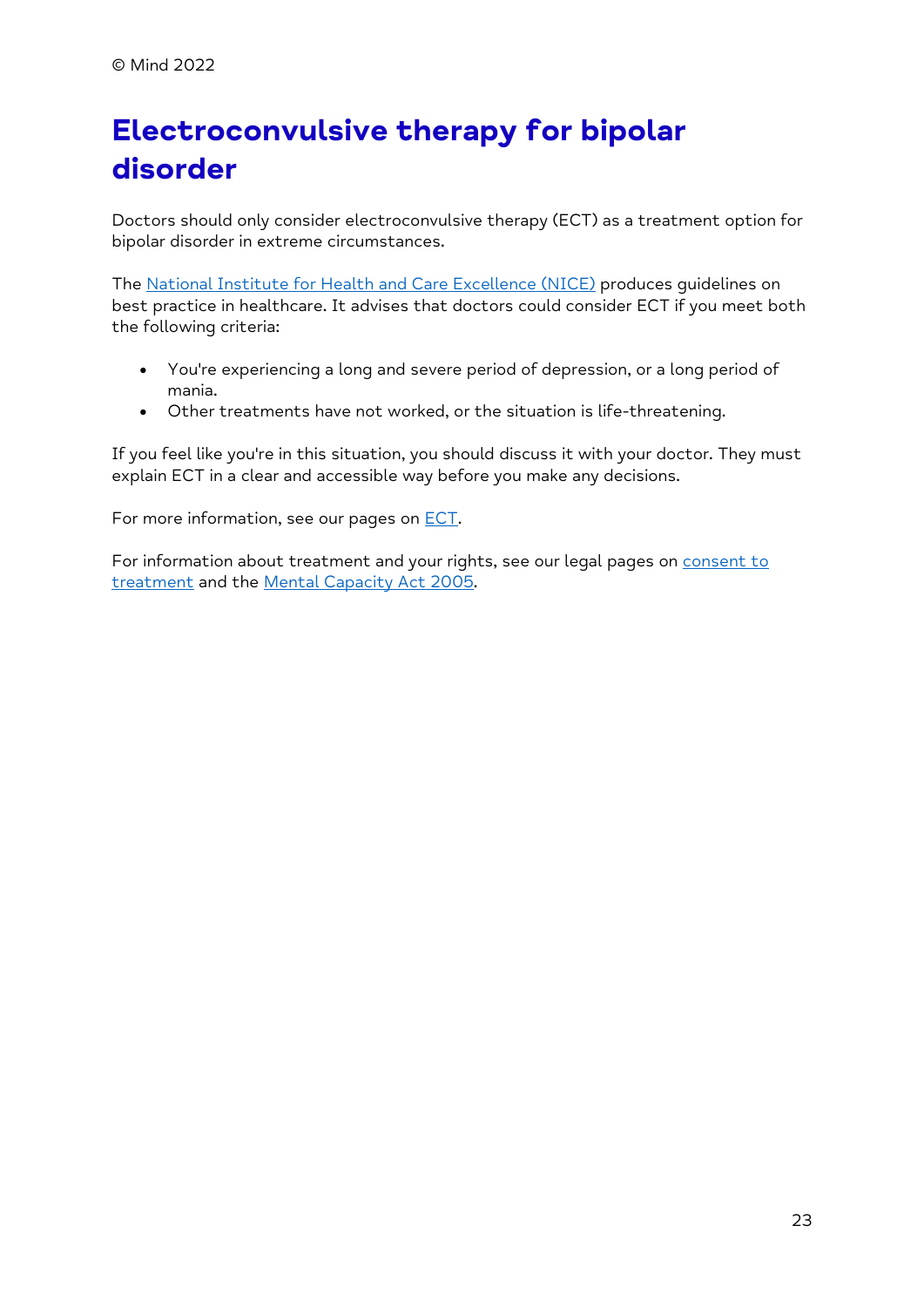# <span id="page-23-0"></span>**Medication for bipolar disorder**

If you get a diagnosis of bipolar disorder, it's likely that your psychiatrist or GP will offer you medication.

This page covers:

- [What will my doctor need to know?](https://www.mind.org.uk/information-support/types-of-mental-health-problems/bipolar-disorder/medication-for-bipolar/#WhatWillMyDoctorNeedToKnow)
- [Antipsychotics](https://www.mind.org.uk/information-support/types-of-mental-health-problems/bipolar-disorder/medication-for-bipolar/#AntipsychoticsForBipolarDisorder)
- [Lithium](https://www.mind.org.uk/information-support/types-of-mental-health-problems/bipolar-disorder/medication-for-bipolar/#LithiumForBipolarDisorder)
- [Anticonvulsants](https://www.mind.org.uk/information-support/types-of-mental-health-problems/bipolar-disorder/medication-for-bipolar/#AnticonvulsantsForBipolarDisorder)
- **[Antidepressants](https://www.mind.org.uk/information-support/types-of-mental-health-problems/bipolar-disorder/medication-for-bipolar/#AntidepressantsForBipolarDisorder)**

#### **What will my doctor need to know?**

To help decide which medication to offer, your doctor might need to look into factors such as:

- **Your current symptoms.** For example, if you're currently experiencing a manic, hypomanic, depressive or mixed episode.
- **Your past symptoms.** Such as the types of [mood episodes](https://www.mind.org.uk/information-support/types-of-mental-health-problems/bipolar-disorder/bipolar-moods-symptoms/) you have experienced, and how long they have lasted.
- **How you've responded to treatments in the past**.
- **The risk of another episode**. This could include what has triggered episodes in the past.
- **Your physical health**. In particular if you have kidney problems, weight problems or diabetes.
- **How likely you are to stick to a medication routine**.
- **Your sex and age**. In particular whether you are able to become pregnant.
- **In older people, a test of mental processes.** For example, the test used to diagnose dementia.

#### **Before you take any medication**

Before you decide to take any medication, make sure you have all the facts you need to feel confident about your decision.

For guidance on what you might want to know before taking any medication, see our pages on:

- [What you should know before taking any psychiatric medication](https://www.mind.org.uk/information-support/drugs-and-treatments/medication/before-taking-medication/)
- [Receiving the right medication for you](https://www.mind.org.uk/information-support/drugs-and-treatments/medication/receiving-the-right-medication/)
- [Your right to refuse medication](https://www.mind.org.uk/information-support/drugs-and-treatments/medication/your-right-to-refuse-medication/)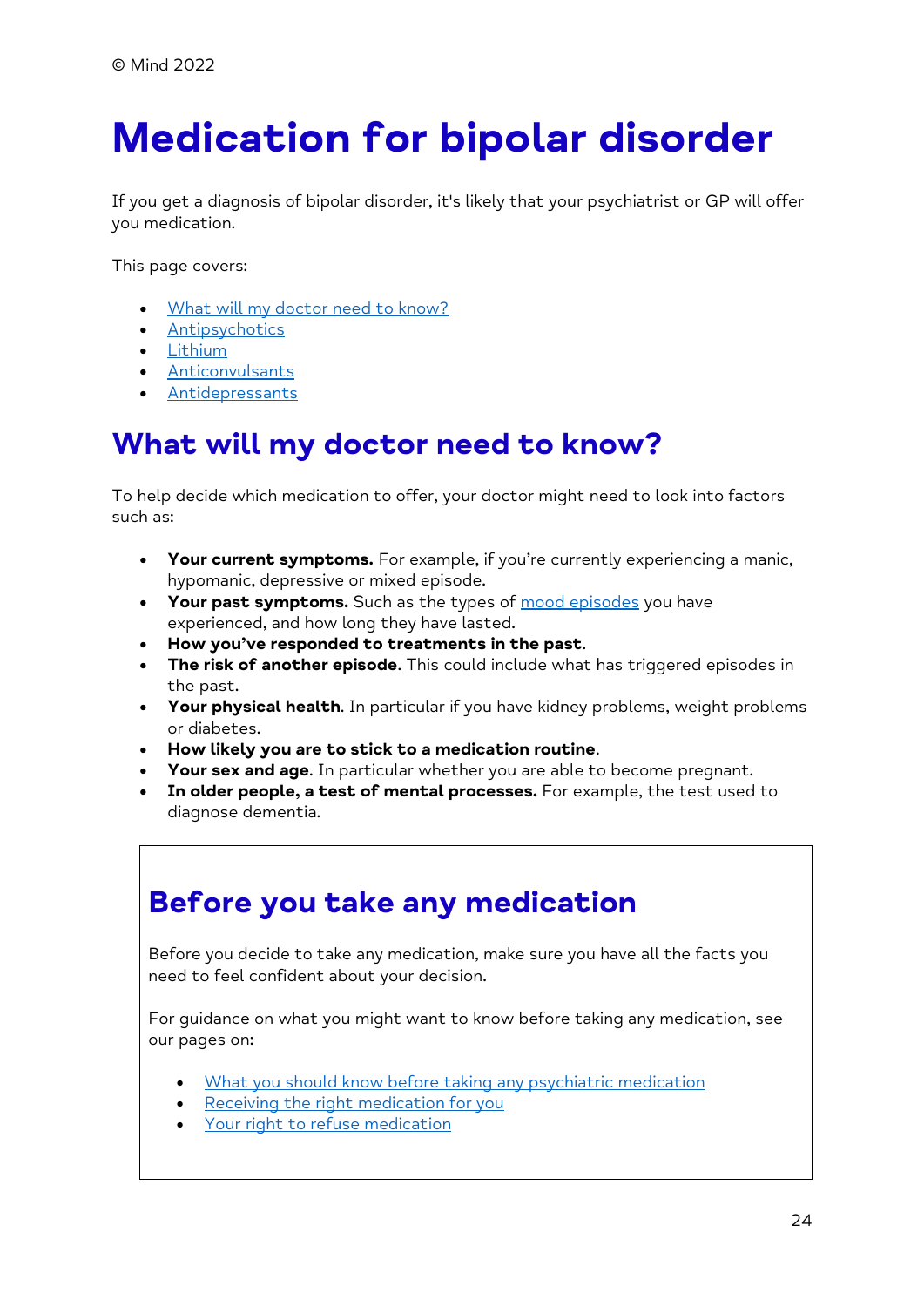## **Antipsychotics for bipolar disorder**

If you're currently experiencing a [manic or hypomanic episode,](https://www.mind.org.uk/information-support/types-of-mental-health-problems/bipolar-disorder/bipolar-moods-symptoms/#ManicAndHypomanicEpisodes) your doctor is likely to prescribe you an antipsychotic.

Your doctor is also likely to prescribe antipsychotics if you experience psychotic [symptoms](https://www.mind.org.uk/information-support/types-of-mental-health-problems/bipolar-disorder/bipolar-moods-symptoms/#PsychoticSymptoms) in an episode of mania or severe depression.

The [National Institute for Health and Care Excellence \(NICE\)](https://www.nice.org.uk/guidance/CG185) – the organisation that produces guidelines on best practice in healthcare – recommends the following antipsychotics:

- **Haloperidol** also called Dozic, Haldol, Haldol Decanoate, Serenace
- **Olanzapine** also called Zalasta, Zyprexa, ZypAdhera
- **Quetiapine** also called Atrolak, Biquelle, Ebesque, Seroquel, Tenprolide, Zaluron
- **Risperidone** also called Risperdal, Risperdal Consta

If your first antipsychotic doesn't work, your doctor might offer another from the list above. If the second doesn't work, your doctor might offer [lithium](https://www.mind.org.uk/information-support/types-of-mental-health-problems/bipolar-disorder/medication-for-bipolar/#LithiumForBipolarDisorder) to take together with an antipsychotic.

If you take an antipsychotic, you'll need to have regular health checks with your doctor.

For more information, see our pages on [antipsychotics.](https://www.mind.org.uk/information-support/drugs-and-treatments/antipsychotics/)

#### **Lithium for bipolar disorder**

Your doctor might prescribe lithium as a long-term treatment for bipolar disorder. It can help to:

- Prevent [mood episodes](https://www.mind.org.uk/information-support/types-of-mental-health-problems/bipolar-disorder/bipolar-moods-symptoms/)
- Reduce the risk of experiencing severe mania or recurring depression
- Reduce the risk of experiencing [suicidal feelings](https://www.mind.org.uk/information-support/types-of-mental-health-problems/suicidal-feelings/) or [self-harm](https://www.mind.org.uk/information-support/types-of-mental-health-problems/self-harm/about-self-harm/)

It's typically a long-term treatment, usually prescribed for at least six months.

For lithium to be effective, the dosage must be correct. You'll need regular blood and health checks while taking lithium, to make sure the levels are right for you.

For more information, see our page on [lithium.](https://www.mind.org.uk/information-support/drugs-and-treatments/lithium-and-other-mood-stabilisers/lithium/)

**"I was really quite unwell. Then my psychiatrist changed my medication. I began taking lithium and it really worked for me. I started feeling better pretty quickly."**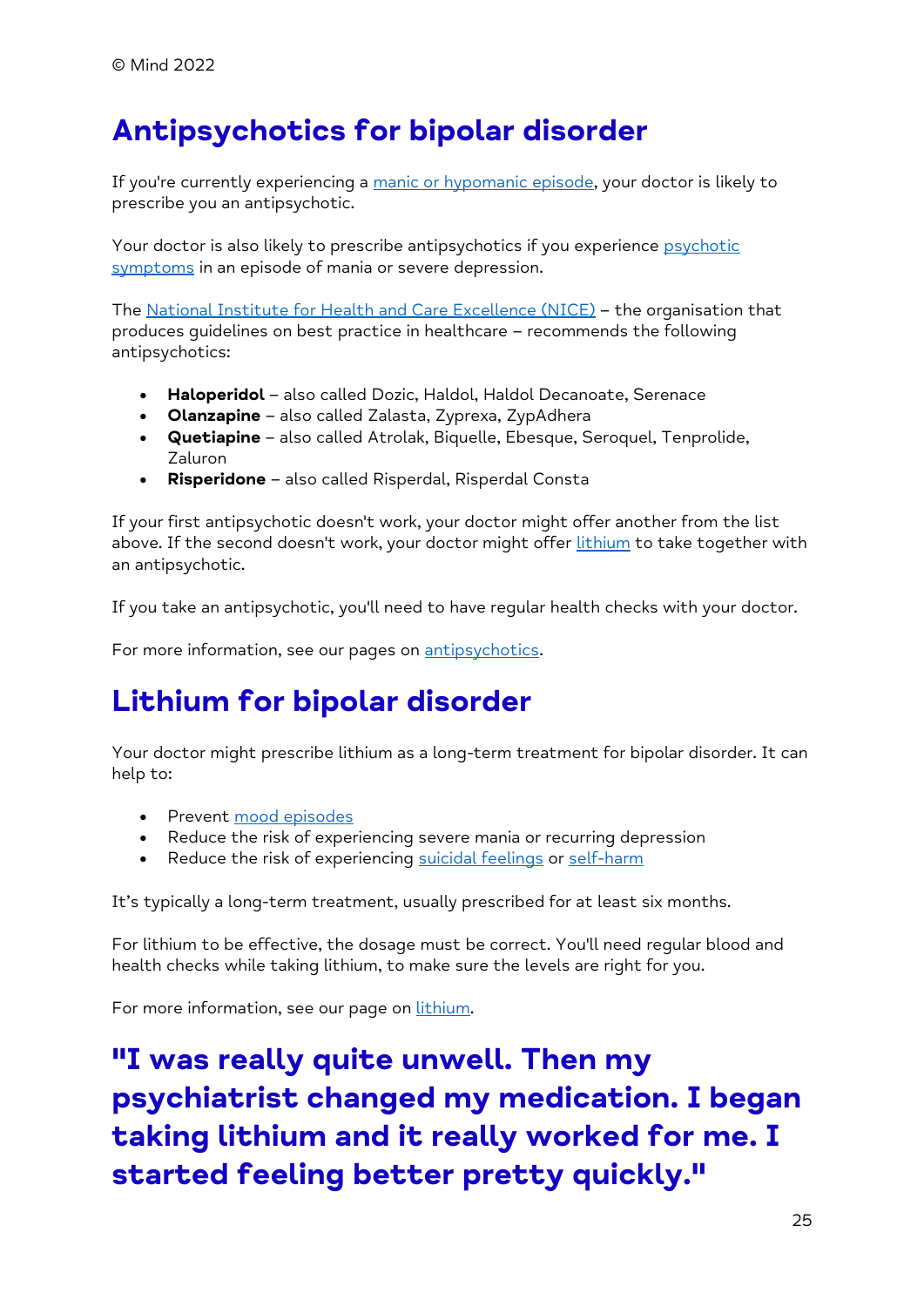## **Anticonvulsants for bipolar disorder**

Three anticonvulsant drugs, used as mood stabilisers, are licensed to treat bipolar disorder:

- **Carbamazepine**  also called Tegretol. This is sometimes prescribed to treat episodes of mania. It can be prescribed if lithium is ineffective or unsuitable for you. For more information, see our page on [carbamazepine.](https://www.mind.org.uk/information-support/drugs-and-treatments/lithium-and-other-mood-stabilisers/carbamazepine/)
- **Valproate**  also called Depakote, Epilim. This can be used to treat episodes of mania and is typically a long-term treatment. It can be prescribed if lithium is ineffective or unsuitable for you. Your doctor is unlikely to prescribe you valproate if you're able to become pregnant. This is because it can lead to significant risks in pregnancy. For more information, see our page on [valproate.](https://www.mind.org.uk/information-support/drugs-and-treatments/lithium-and-other-mood-stabilisers/valproate/)
- **Lamotrigine** also called Lamictal. This is licensed to treat severe depression in bipolar disorder, but NICE does not recommend it for treating mania. If you're pregnant and taking lamotrigine, NICE recommends regular check-ups. For more information, see our page on **lamotrigine**.

For more information, see our pages on [mood stabilisers.](https://www.mind.org.uk/information-support/drugs-and-treatments/lithium-and-other-mood-stabilisers/)

## **"Medication can help keep your moods on an even keel, but it is trial and error."**

#### **Antidepressants for bipolar disorder**

Your doctor might offer you a type of antidepressant medication, such as selective [serotonin reuptake inhibitors \(SSRIs\).](https://www.mind.org.uk/information-support/drugs-and-treatments/antidepressants/about-antidepressants/#SelectiveSerotoninReuptakeInhibitorsSSRIs) Antidepressants might be offered in combination with one of the medications described above

**Remember**: always check with your doctor or pharmacist before taking any medications together, or closely following one another. The medications could interact badly with each other.

For example, combining lithium with SSRIs can increase the risk of side effects like [serotonin syndrome.](https://www.mind.org.uk/information-support/drugs-and-treatments/antidepressants/side-effects-of-antidepressants/#SerotoninSyndrome)

For more information, see our pages on [antidepressants.](https://www.mind.org.uk/information-support/drugs-and-treatments/antidepressants/)

**"It took me almost 11 years of living with the disorder before I found the right medication to keep my episodes at bay, and my moods properly stabilised."**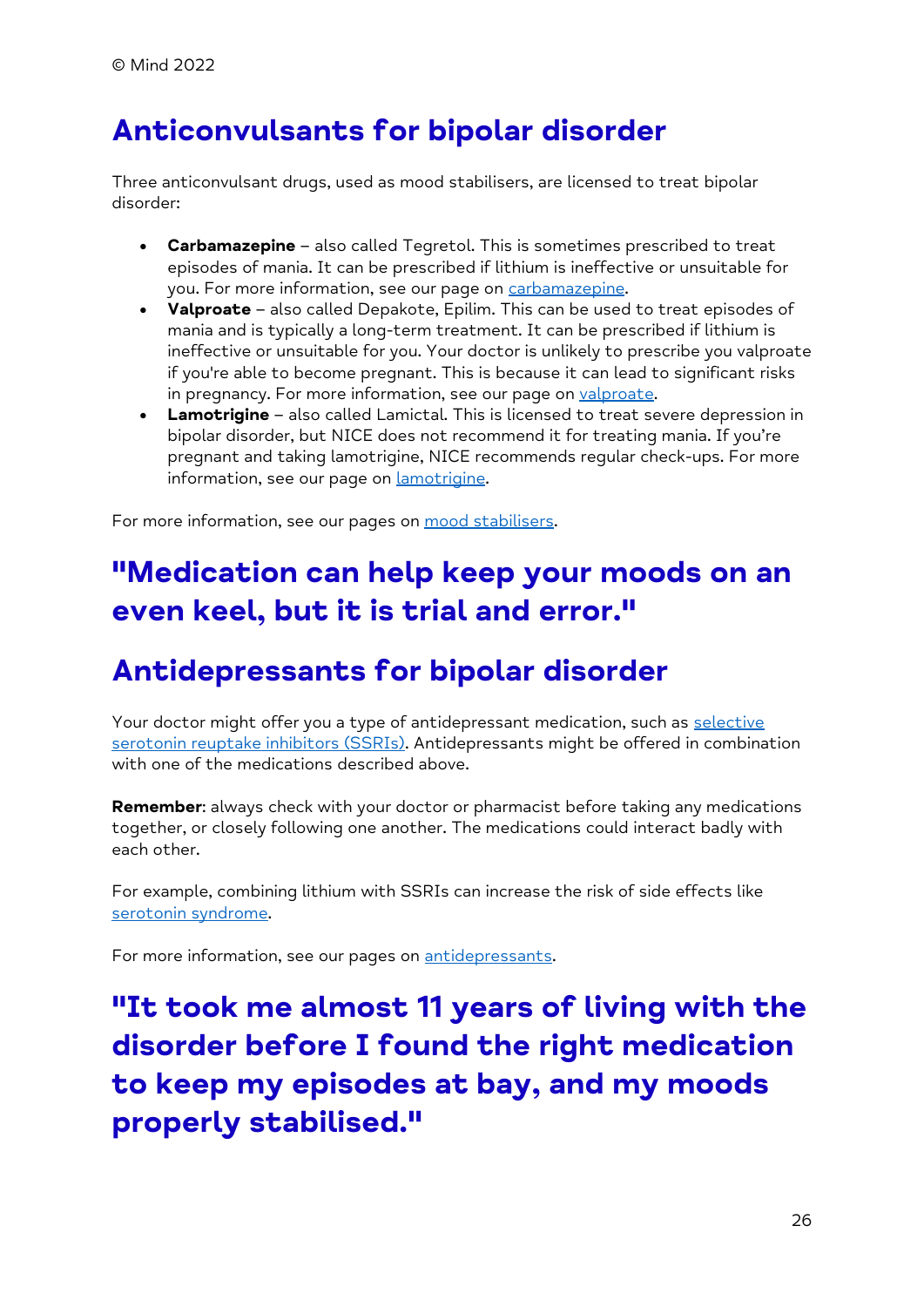# <span id="page-26-0"></span>**Self-management for bipolar disorder**

Bipolar disorder can make you feel like you have little control. However, there are lots of things you can do to manage your symptoms and increase your wellbeing.

This page covers how you can:

- [Get to know your moods](https://www.mind.org.uk/information-support/types-of-mental-health-problems/bipolar-disorder/self-managing-bipolar/#GetToKnowYourMoods)
- [Take practical steps](https://www.mind.org.uk/information-support/types-of-mental-health-problems/bipolar-disorder/self-managing-bipolar/#TakePracticalSteps)
- [Look after your physical health](https://www.mind.org.uk/information-support/types-of-mental-health-problems/bipolar-disorder/self-managing-bipolar/#LookAfterYourPhysicalHealth)
- [Build a support network](https://www.mind.org.uk/information-support/types-of-mental-health-problems/bipolar-disorder/self-managing-bipolar/#BuildASupportNetwork)

#### **Get to know your moods**

#### **Monitor your mood**

You might find it helps to keep track of your moods over a period of time. You could try noting down mood patterns in a diary or on your phone. Bipolar UK has a [mood scale,](https://www.bipolaruk.org/faqs/mood-scale) [mood diary](https://www.bipolaruk.org/FAQs/mood-diary) and [mood tracker app,](https://www.bipolaruk.org/blog/bipolar-uks-mood-tracker-app) which are free to use.

## **"People assume that it's highly manic, highly depressive. And although there are episodes, it's not as easy to track as that."**

#### **Understand your triggers**

You might find it helps to understand what can trigger changes in your mood. Triggers are different for different people. Some examples include:

- Feeling overwhelmed or busy
- Stressful periods
- Significant life events, like weddings, having a child or losing a loved one
- Periods of change or uncertainty
- Lack of sleep
- Other physical or mental health issues
- Changes or problems with your [treatment for bipolar disorder](https://www.mind.org.uk/information-support/types-of-mental-health-problems/bipolar-disorder/treatment-for-bipolar/)

It can help to recognise these patterns. Then you can take action to avoid the trigger or minimise its impact.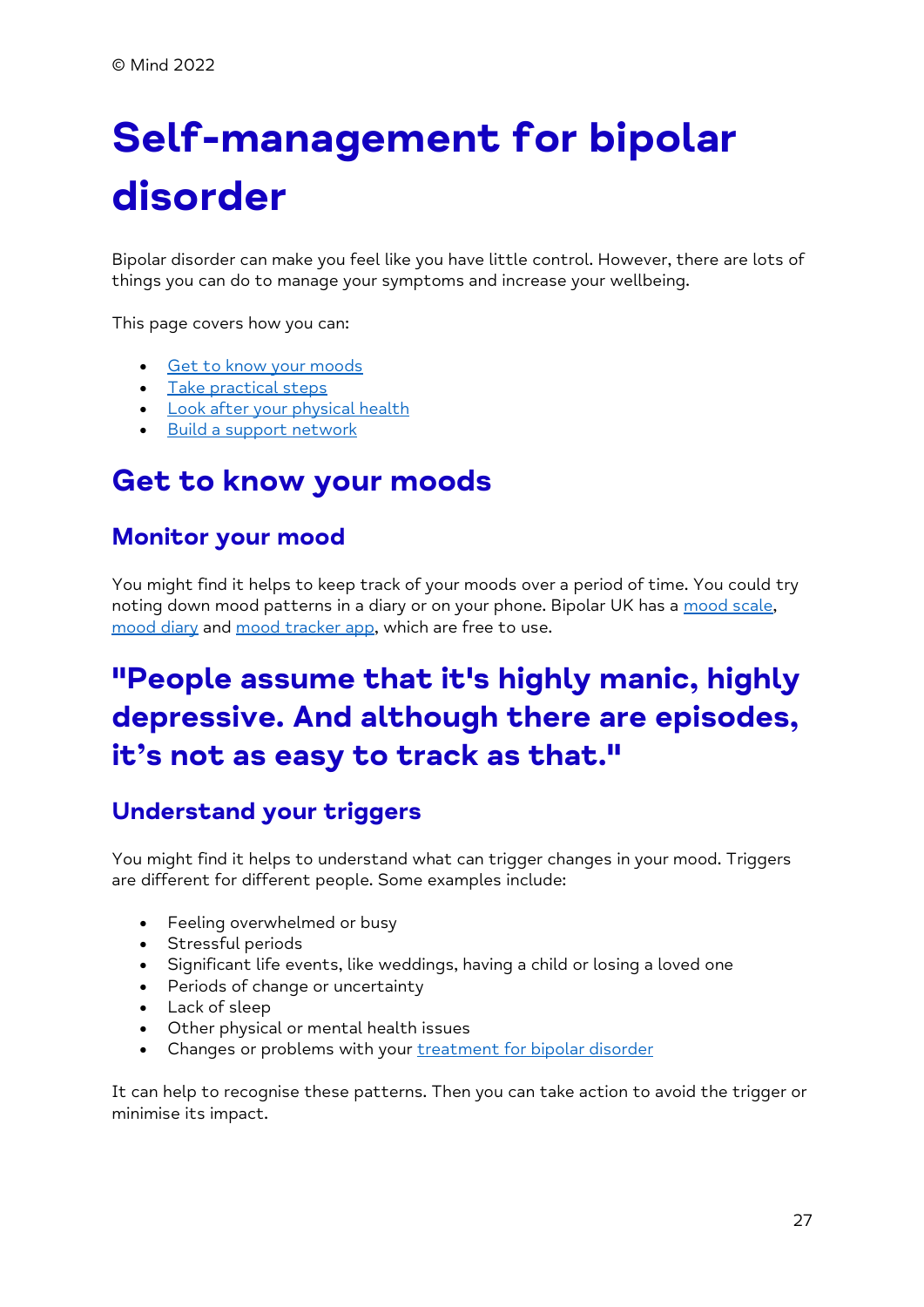#### **Learn your warning signs**

You may start to notice a pattern to how you feel before an episode. This could be changes in your:

- Sleeping pattern
- Eating patterns or appetite
- Behaviour

Being aware that you're about to have a change in mood can help you make sure that:

- You have support systems in place
- You can focus on looking after yourself
- You're able to share warning signs with [family and friends who can help you](https://www.mind.org.uk/information-support/types-of-mental-health-problems/bipolar-disorder/supporting-someone-with-bipolar/)

## **"I have to be careful how much social contact I have – too much can send me high. I have to start saying 'no' to demands."**

#### **Take practical steps**

#### **Stick to a routine**

Having a routine can help you feel calmer if your mood is high, motivated if your mood is low, and generally more stable. Your routine could include:

- Day-to-day activities, such as the time you eat meals and go to sleep.
- Making time for [relaxation,](https://www.mind.org.uk/information-support/tips-for-everyday-living/relaxation/) [mindfulness,](https://www.mind.org.uk/information-support/drugs-and-treatments/mindfulness/) hobbies and social plans.
- Taking any [medication](https://www.mind.org.uk/information-support/types-of-mental-health-problems/bipolar-disorder/medication-for-bipolar/) at the same time each day. This can also help you manage side effects and make sure there's a consistent level in your system.

### **"I have an alarm set on my phone so I take my meds at the same time every day."**

#### **Manage stress**

Stress can trigger [mood episodes.](https://www.mind.org.uk/information-support/types-of-mental-health-problems/bipolar-disorder/bipolar-moods-symptoms/) There are lots of things you can try which might help you to:

- Avoid stress
- Manage stress
- Look after yourself when you feel stressed

For more information, see our pages on [managing stress.](https://www.mind.org.uk/information-support/types-of-mental-health-problems/stress/)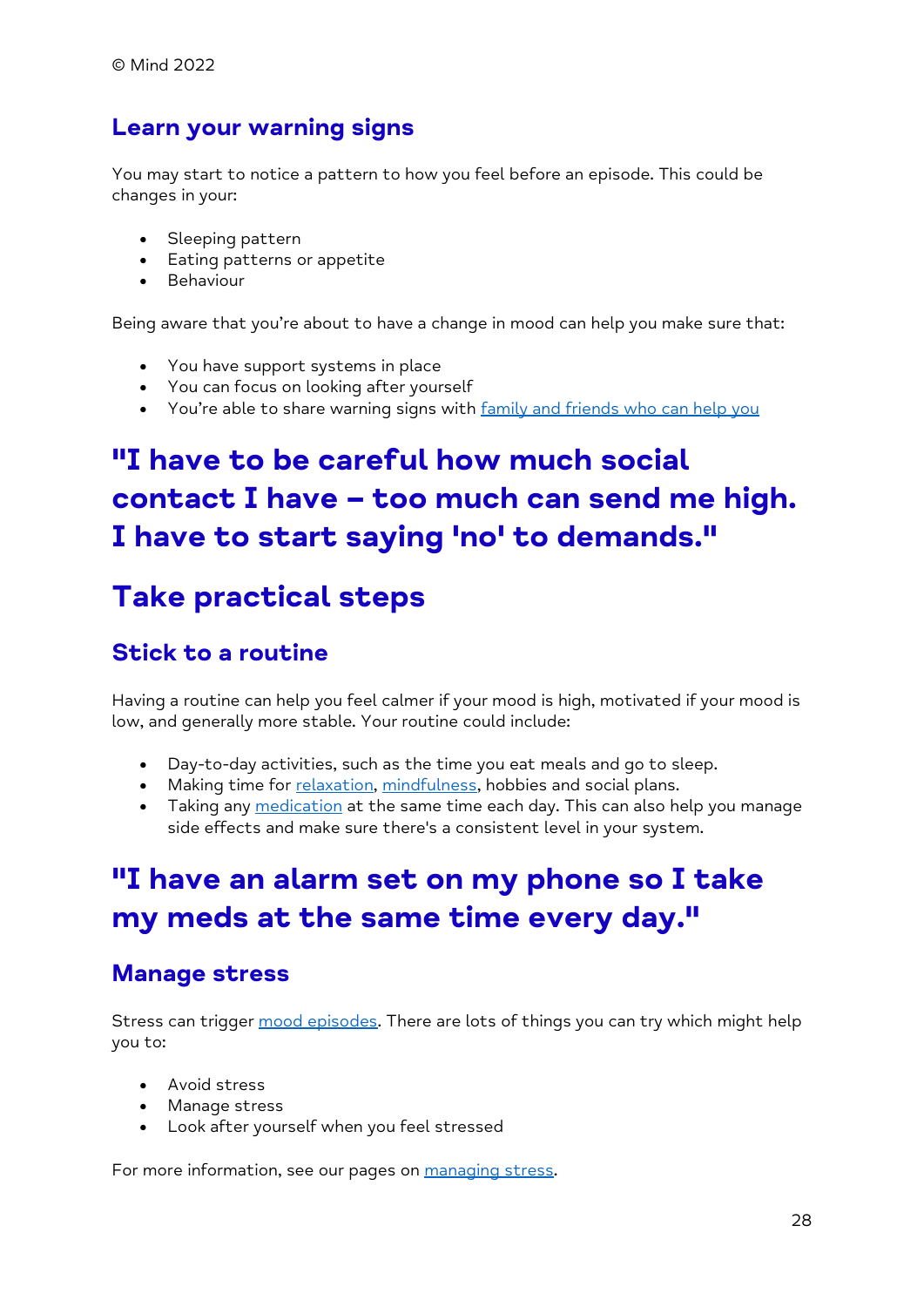#### **Try to manage your finances**

It can be very scary and stressful when your finances feel out of control. If you're struggling, try talking to someone you trust about practical steps you can take. There are also organisations that may be able to help.

You can:

- Contact the [National Debtline](https://www.nationaldebtline.org/) for free financial advice, without judgement.
- Read money and debt guidance from [Bipolar UK](https://www.bipolaruk.org/pages/faqs/category/money-and-debt) and [Citizens Advice.](https://www.citizensadvice.org.uk/debt-and-money/)

For more information, see our pages on [money and mental health,](https://www.mind.org.uk/information-support/tips-for-everyday-living/money-and-mental-health/) financial decisions and [capacity](https://www.mind.org.uk/information-support/legal-rights/mental-capacity-act-2005/financial-decisions/) and [claiming benefits.](https://www.mind.org.uk/information-support/tips-for-everyday-living/money-and-mental-health/claiming-benefits/)

#### **Plan ahead for a crisis**

When you're in the middle of a crisis, it can be difficult to tell people what kind of support you'd find most helpful. While you're well, it can be useful to make a plan for how you want to be treated when you're unwell.

For more information, see our pages on [crisis services.](https://www.mind.org.uk/information-support/guides-to-support-and-services/crisis-services/)

### **Look after your physical health**

#### **Get enough sleep**

For lots of us with bipolar disorder, disturbed sleep can be both a trigger and a symptom of episodes. Getting enough sleep can help you keep your mood stable or shorten an episode.

For more information, see our pages on [coping with sleep problems.](https://www.mind.org.uk/information-support/types-of-mental-health-problems/sleep-problems/)

#### **Eat a healthy diet**

Eating a balanced and nutritious diet can help you feel well, think clearly and calm your mood. You can read more in this [blog on Bipolar UK.](https://www.bipolaruk.org/blogs/blog/how-nutrition-can-influence-mood#ogs/blog/how-nutrition-can-influence-mood)

#### **Exercise regularly**

Gentle exercise, like yoga or swimming, can help you relax and manage stress. Regular exercise can help by:

- Using up energy when you're feeling high.
- Releasing endorphins the 'feel-good' chemicals in the brain when you're feeling low.

For more information, see our pages on [physical activity.](https://www.mind.org.uk/information-support/tips-for-everyday-living/physical-activity-and-your-mental-health/about-physical-activity/)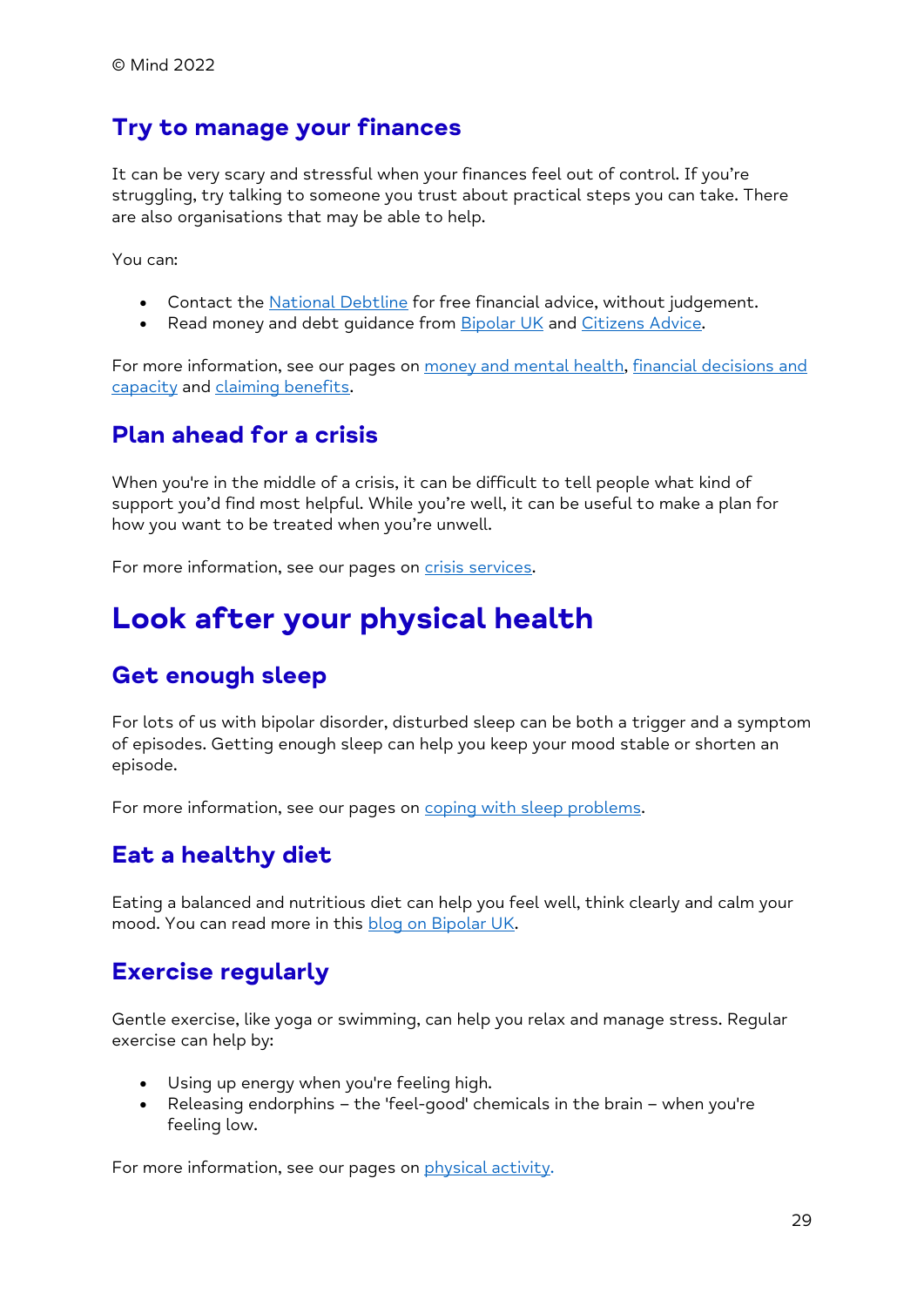# **"The trick for me is not to be seduced by the 'high' and to look after myself – get enough sleep, good nutrition."**

### **Build a support network**

To help you manage your mood, it can be really valuable to build a support network. This might include friends, family or other people in your life who you trust and can talk to. The kind of support they can offer includes:

- Being able to recognise signs that you may be experiencing a [mood episode.](https://www.mind.org.uk/information-support/types-of-mental-health-problems/bipolar-disorder/bipolar-moods-symptoms/)
- Helping you look after yourself by keeping a routine or a healthy diet.
- Listening and offering their understanding.
- Helping you reflect on and remember what happened during a manic episode.
- Helping you [plan for a crisis.](https://www.mind.org.uk/information-support/guides-to-support-and-services/crisis-services/planning-for-a-crisis/)

Try to tell those around you what you find helpful and what you don't find helpful. For example, you can agree together what things you'd like their help with and what you would like to manage by yourself.

## **"When I tip the balance by going too high or low, I approach people for support."**

#### **Peer support for bipolar disorder**

Connecting with people who have similar or shared experiences of bipolar disorder can be really helpful. You could try talking to other people to share your feelings, experiences and ideas for looking after yourself. For example:

- Mind. Contact [Mind's Infoline](https://www.mind.org.uk/information-support/helplines/) or visit a [local Mind](https://www.mind.org.uk/information-support/local-minds/) to see what support is in your area.
- **Online forums.** Try an online peer support community, such as *Mind's Side by* [Side](https://www.mind.org.uk/about-us/our-policy-work/side-by-side/) and [Bipolar UK's eCommunity.](https://www.bipolaruk.org/ecommunity)
- **Local groups.** Find a local support group through an organisation such as as [Bipolar UK.](https://www.bipolaruk.org/pages/events/category/online-support-groups-parent-category)
- **Recovery colleges.** Check if your local area has a recovery college. Recovery colleges offer courses about mental health and recovery in a supportive environment. You can find local providers from [Mind Recovery Net.](https://mindrecoverynet.org.uk/providers/)

If you're seeking peer support on the internet, it's also important to know how to stay [safe online.](https://www.mind.org.uk/information-support/tips-for-everyday-living/online-mental-health/)

For more information and tips, see our page on [peer support.](https://www.mind.org.uk/information-support/drugs-and-treatments/peer-support/)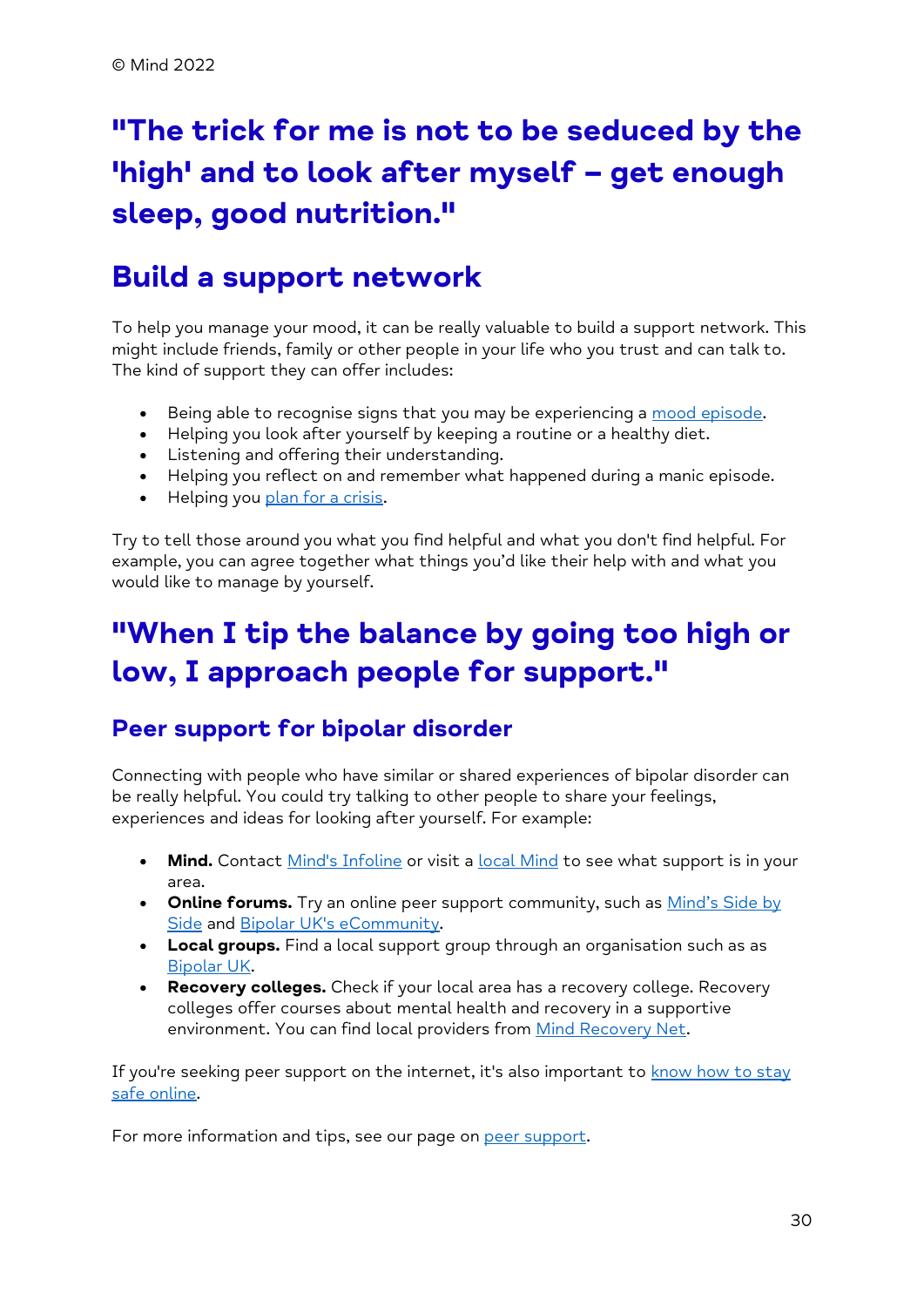**"No two people's experience is the same but there's a peace and joy in not having to explain. Of shared understanding. Of coming home."**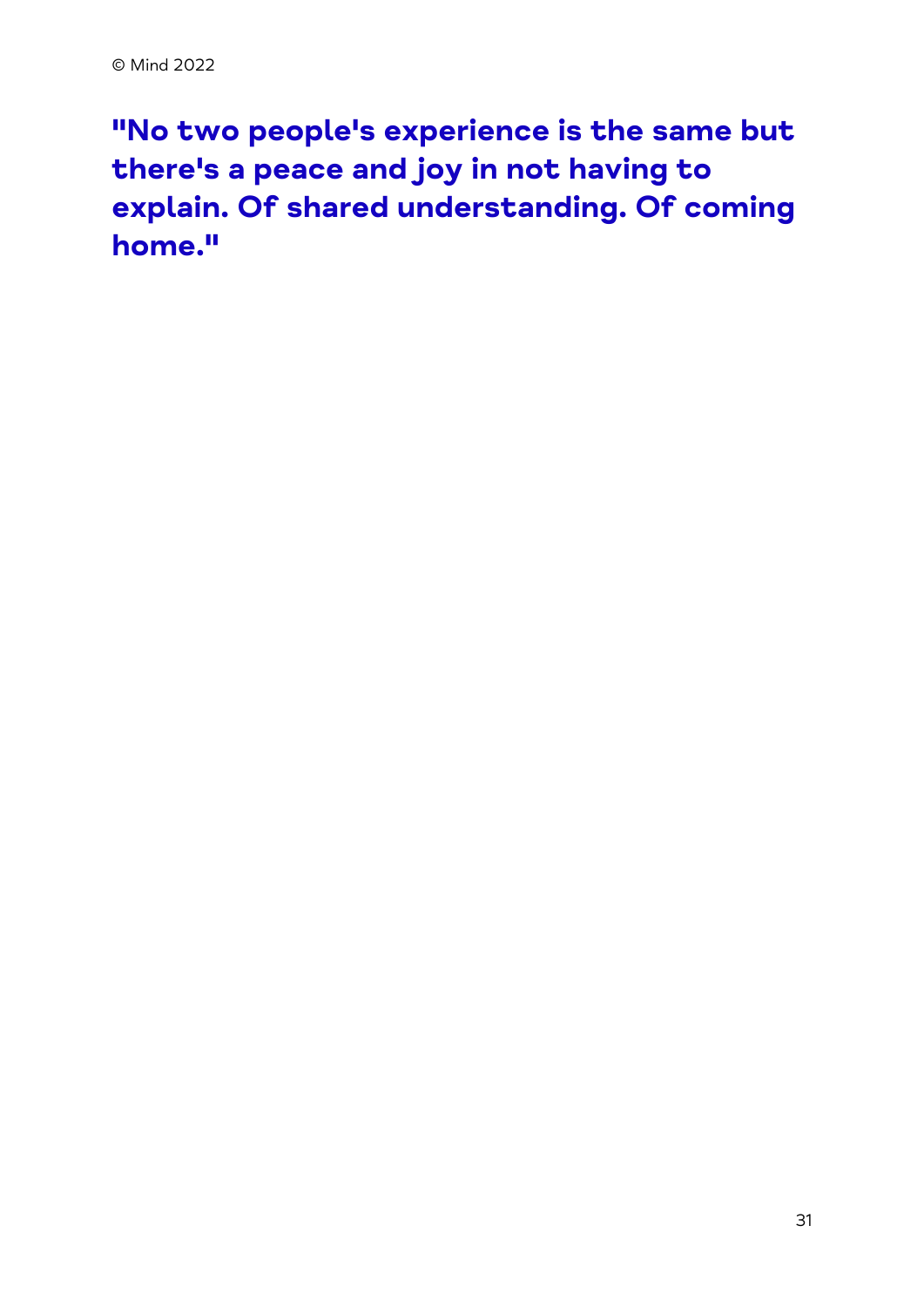# <span id="page-31-0"></span>**Supporting someone with bipolar disorder**

This page is for friends, partners and family who want to help someone with bipolar disorder.

Seeing someone you care about going through the moods and symptoms of bipolar [disorder](https://www.mind.org.uk/information-support/types-of-mental-health-problems/bipolar-disorder/bipolar-moods-symptoms/) can feel distressing. But you can offer support in lots of ways, while also looking after your own wellbeing.

This page covers how you can:

- [Be open about bipolar disorder](https://www.mind.org.uk/information-support/types-of-mental-health-problems/bipolar-disorder/supporting-someone-with-bipolar/#BeOpenAboutBipolarDisorder)
- [Make a plan for manic episodes](https://www.mind.org.uk/information-support/types-of-mental-health-problems/bipolar-disorder/supporting-someone-with-bipolar/#MakeAPlanForManicEpisodes)
- [Discuss behaviour you find challenging](https://www.mind.org.uk/information-support/types-of-mental-health-problems/bipolar-disorder/supporting-someone-with-bipolar/#DiscussBehaviourYouFindChallenging)
- [Learn their warning signs and triggers](https://www.mind.org.uk/information-support/types-of-mental-health-problems/bipolar-disorder/supporting-someone-with-bipolar/#LearnTheirWarningSignsAndTriggers)
- [Try not to make assumptions](https://www.mind.org.uk/information-support/types-of-mental-health-problems/bipolar-disorder/supporting-someone-with-bipolar/#TryNotToMakeAssumptions)
- [Look after yourself](https://www.mind.org.uk/information-support/types-of-mental-health-problems/bipolar-disorder/supporting-someone-with-bipolar/#LookAfterYourself)

#### **Be open about bipolar disorder**

If you're open to talking to someone about their experiences, it can help them feel supported and accepted. You can learn more about these experiences by reading blogs by family and friends on the **Bipolar UK website**.

## **Make a plan for manic episodes**

When your friend, partner or family member is feeling well, try talking to them about the support you can offer during a [hypomanic or manic episode.](https://www.mind.org.uk/information-support/types-of-mental-health-problems/bipolar-disorder/bipolar-moods-symptoms/#ManicAndHypomanicEpisodes) This can help you both feel more stable and in control of what's happening.

You could discuss ideas such as:

- Enjoying being creative together.
- Offering a second opinion about projects or commitments, to help them consider whether they're taking too much on.
- Helping to manage money while they're unwell, if they'd like you to.
- Helping them keep a routine, including regular meals and sleeping patterns.

## **Discuss behaviour you find challenging**

If someone is hearing or seeing things that you don't, they might feel angry, annoyed or confused if you don't share their beliefs.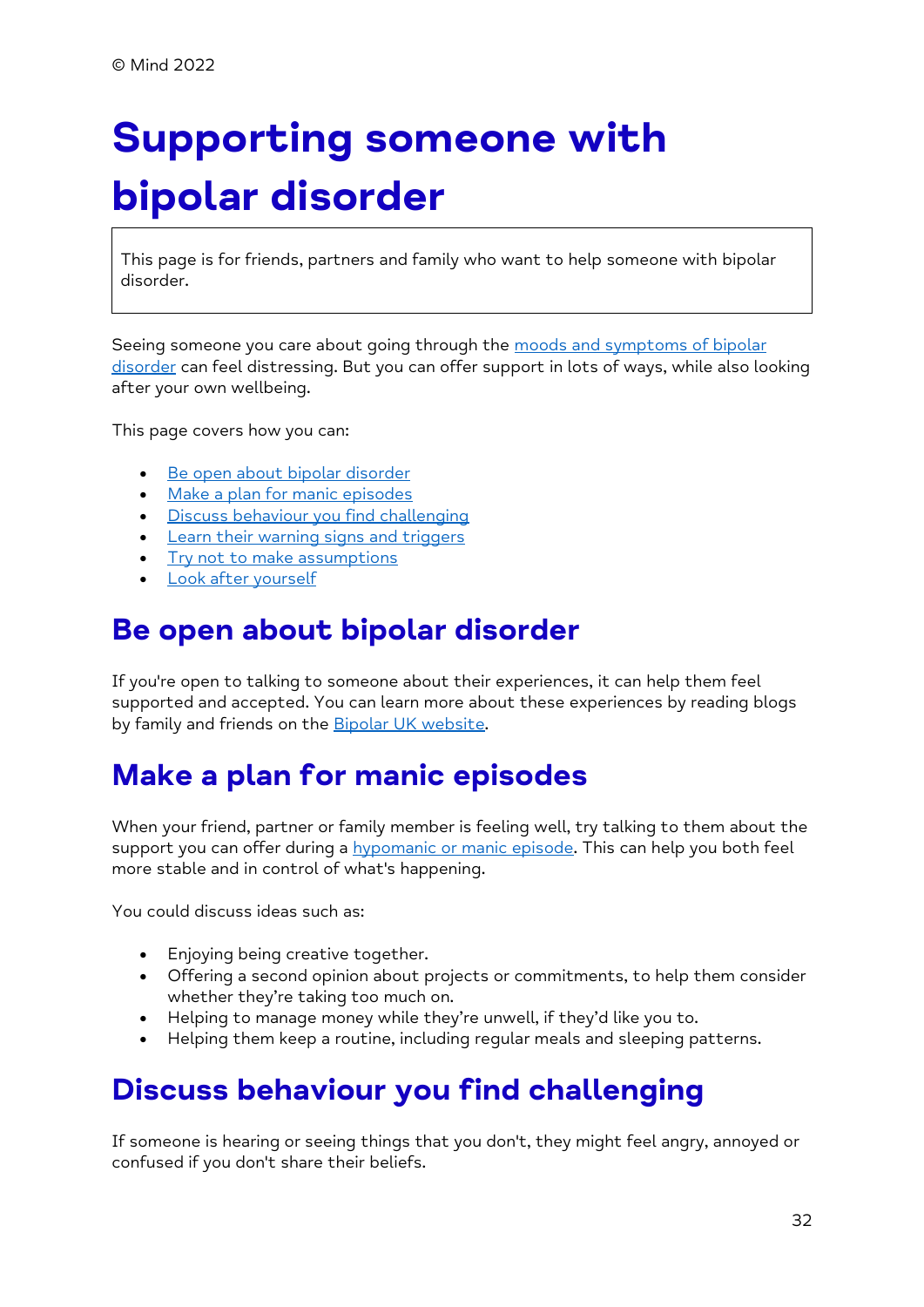What feels real for them is real in those moments. It might be helpful if you try to:

- Stay as calm as you can.
- Let them know that, although you don't share the belief, you understand that it feels real for them.
- Focus on supporting them with how they are feeling, if possible, rather than confirming or challenging their reality.

During a manic episode, they may do things that feel embarrassing, strange or upsetting to you. It can be helpful if you try to:

- Calmly discuss your feelings with them when they're more stable.
- Try not to be judgemental or overly critical.
- Explain how specific things they've done make you feel, rather than making general statements about their actions.

For more information, see our pages on [psychotic experiences.](https://www.mind.org.uk/information-support/types-of-mental-health-problems/psychosis/) We also have a page for [friends and family.](https://www.mind.org.uk/information-support/types-of-mental-health-problems/psychosis/for-friends-and-family/)

## **"What feels real is real for him in that moment. It helps when I respect that and comfort him rather than trying to explain it's not 'real' for everyone else."**

#### **Learn their warning signs and triggers**

Most people have some warning signs that they're about to experience a [mood episode.](https://www.mind.org.uk/information-support/types-of-mental-health-problems/bipolar-disorder/bipolar-moods-symptoms/)

Many people will also have triggers, such as [stress,](https://www.mind.org.uk/information-support/types-of-mental-health-problems/stress/what-is-stress/) which can bring on an episode. Try to:

- Talk to your friend, partner or family member about their warning signs, exploring what they may be.
- Gently let them know if you've noticed certain behaviours that normally happen before an episode.
- Understand what their triggers are and how you can help avoid or manage them.

**"Having a father with bipolar is definitely a worry; you ride the highs and lows with them. Looking out for patterns, talking, remaining calm and supportive is essential."**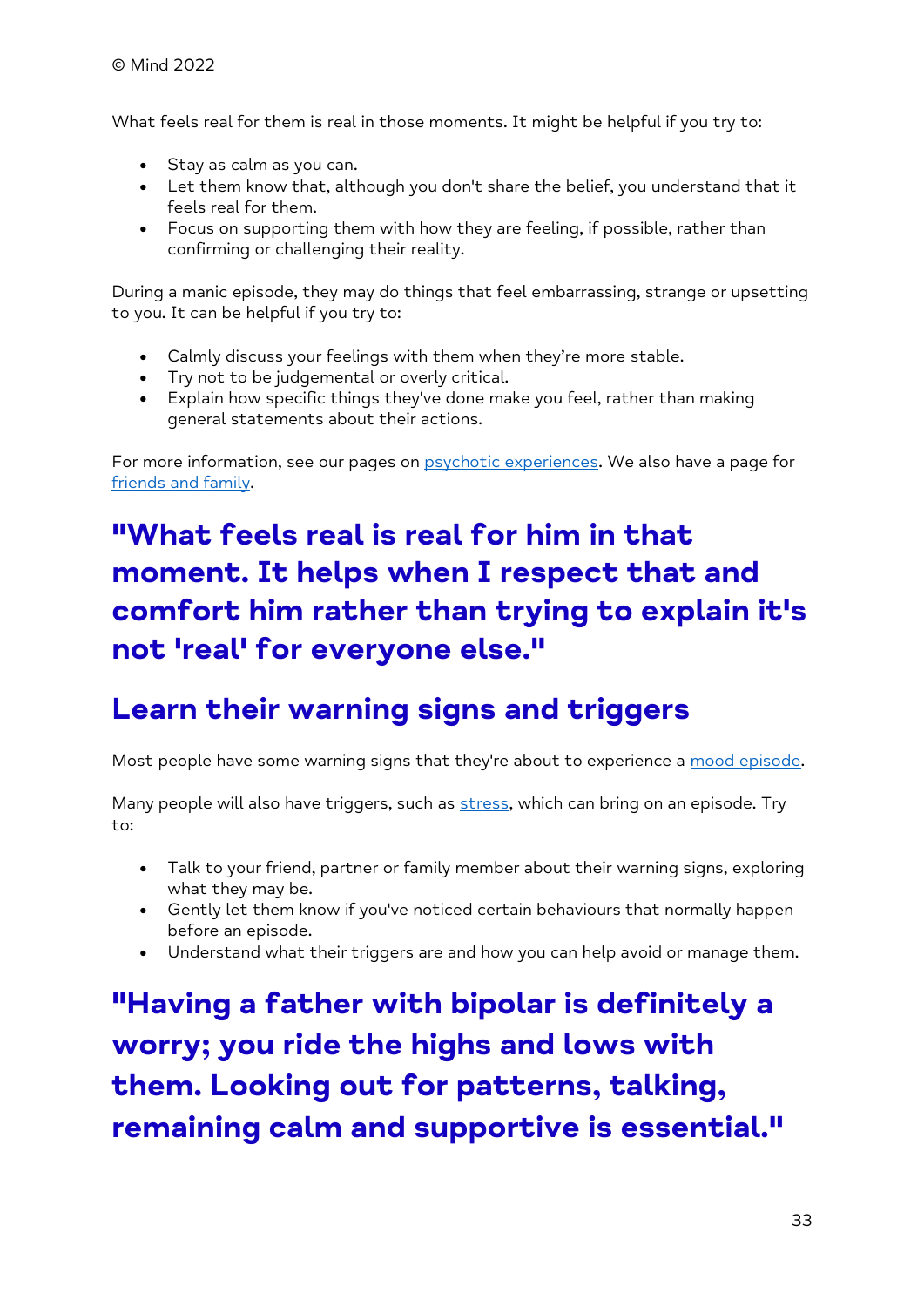### **Try not to make assumptions**

You might find yourself always looking out for signs that your friend, partner or family member is starting a bipolar episode. This is completely understandable. But this might not be the most helpful way to support them. You can:

- Remember that it's possible for anyone to display a range of emotions and behaviour, while still feeling stable overall.
- Try not to assume that any change in mood is a sign that someone is unwell. If you're not sure, talking to your friend or family member is the best way to check.

## **"If those around me are concerned about whether changes are symptomatic of relapse, I encourage them to ask, not assume."**

### **Look after yourself**

It's important to spend time and energy looking after yourself. You may feel very worried about your friend, partner or family member, but looking after your own wellbeing means you can keep supporting them.

For more information on looking after yourself, see our pages on [how to cope when](https://www.mind.org.uk/information-support/helping-someone-else/)  [supporting someone else](https://www.mind.org.uk/information-support/helping-someone-else/) and [improving and maintaining your wellbeing.](https://www.mind.org.uk/information-support/tips-for-everyday-living/wellbeing/) You can also visit the [Carers UK website.](https://www.carersuk.org/)

**"My husband and I both have bipolar disorder so it seemed inevitable that we'd have to rely on each other at times."**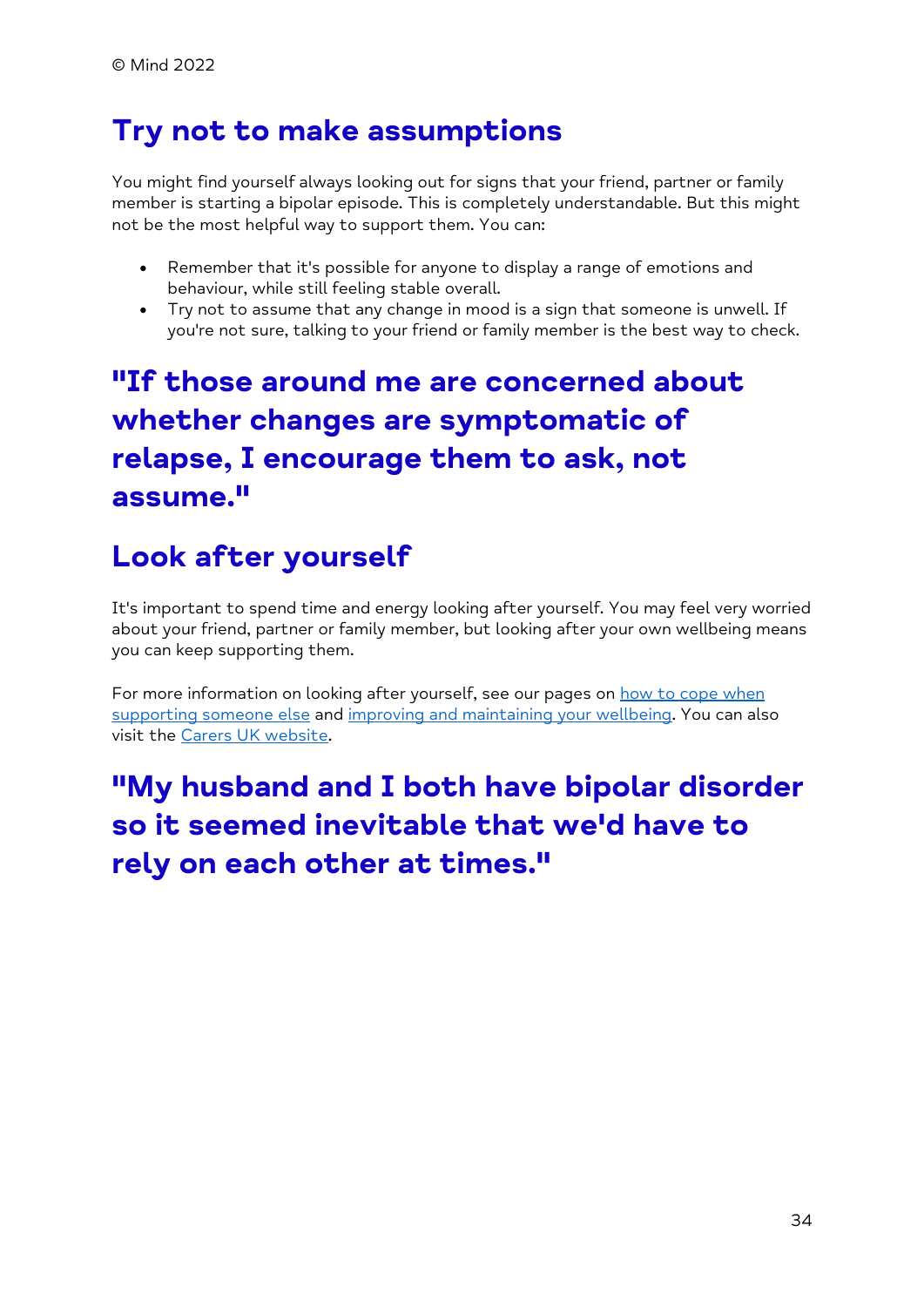# <span id="page-34-0"></span>**Useful contacts for bipolar disorder**

## **Mind's services**

- [Mind's helplines](https://www.mind.org.uk/information-support/helplines/) provide information and support by phone and email.
- [Local Minds](https://www.mind.org.uk/about-us/local-minds/) offer face-to-face services across England and Wales. These services include talking therapies, peer support and advocacy.
- [Side by Side](https://www.mind.org.uk/information-support/side-by-side-our-online-community/) is Mind's support online community for anyone experiencing a mental health problem.

## **Other organisations for bipolar disorder**

#### **Bipolar UK**

#### [bipolaruk.org](https://www.bipolaruk.org/)

Information and support for people affected by bipolar disorder, hypomania and mania. Offers telephone and online peer support services.

#### **Bipolar UK eCommunity**

#### [bipolaruk.org/ecommunity](https://www.bipolaruk.org/ecommunity)

Supportive online community for everyone affected by bipolar disorder.

#### **Carers UK**

[0808 808 7777](tel:+44-808-808-7777) [029 2081 1370](tel:+44-29-2081-1370) (Carers Wales) [advice@carersuk.org](mailto:advice@carersuk.org) [carersuk.org](https://www.carersuk.org/) Advice and support for anyone who provides care.

#### **National Debtline**

#### [nationaldebtline.org](https://www.nationaldebtline.org/)

Information and advice about debt, including a helpline, online webchat and sample letters for writing to creditors.

#### **National Institute for Health and Care Excellence (NICE)**